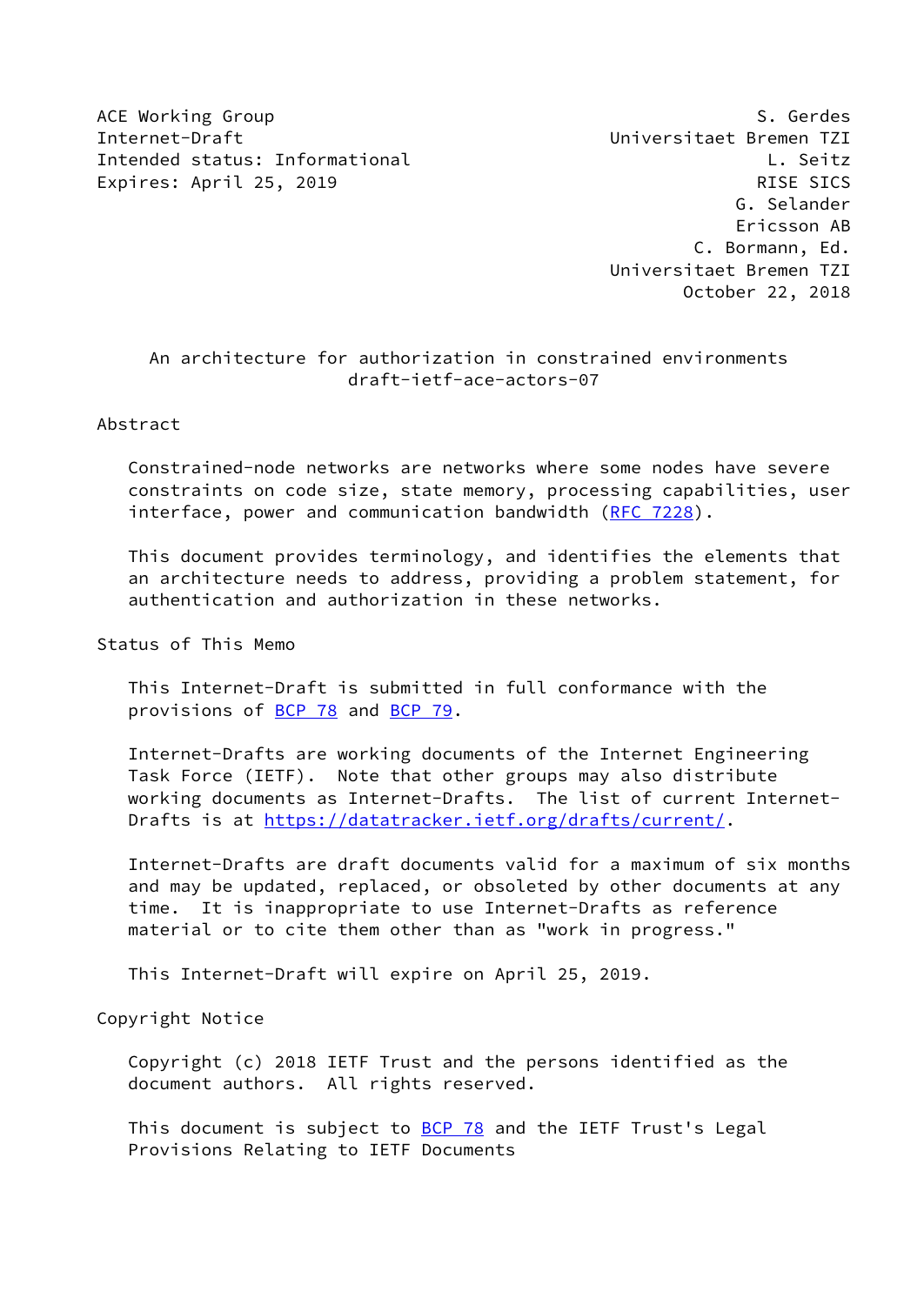# Internet-Draft ace-actors October 2018

[\(https://trustee.ietf.org/license-info](https://trustee.ietf.org/license-info)) in effect on the date of publication of this document. Please review these documents carefully, as they describe your rights and restrictions with respect to this document. Code Components extracted from this document must include Simplified BSD License text as described in Section 4.e of the Trust Legal Provisions and are provided without warranty as described in the Simplified BSD License.

Table of Contents

| 1.               |                                                           |  |  |  | $\overline{3}$   |
|------------------|-----------------------------------------------------------|--|--|--|------------------|
| 1.1.             |                                                           |  |  |  | $\overline{4}$   |
|                  | 2. Architecture and High-level Problem Statement $\cdots$ |  |  |  | $\frac{6}{6}$    |
|                  | 2.1. Elements of an Architecture                          |  |  |  |                  |
|                  | 2.2. Architecture Variants                                |  |  |  | 9                |
|                  |                                                           |  |  |  | $\underline{11}$ |
|                  |                                                           |  |  |  | 13               |
| 3.1.             | End-to-End Security Objectives in Multi-Hop Scenarios     |  |  |  | 13               |
| $\overline{4}$ . | Authentication and Authorization                          |  |  |  | 14               |
| 5.               |                                                           |  |  |  | 16               |
|                  | 5.1. Constrained Level Actors                             |  |  |  | 17               |
|                  | $5.2$ . Principal Level Actors                            |  |  |  | <b>18</b>        |
| 5.3.             | Less-Constrained Level Actors 18                          |  |  |  |                  |
| 6.               |                                                           |  |  |  | 19               |
| 6.1.             | Constrained Level Protocols                               |  |  |  | 20               |
|                  | $6.1.1$ . Cross Level Support Protocols                   |  |  |  | 20               |
|                  | 6.2. Less-Constrained Level Protocols 20                  |  |  |  |                  |
| 7.               |                                                           |  |  |  | 21               |
| 7.1.             |                                                           |  |  |  | 21               |
| 7.2.             |                                                           |  |  |  |                  |
| 7.3.             | Communication Security 22                                 |  |  |  |                  |
| 7.4.             |                                                           |  |  |  | 23               |
|                  | 8. Assumptions and Requirements 24                        |  |  |  |                  |
| 8.1.             |                                                           |  |  |  |                  |
| 8.2.             | Server-side Authorization                                 |  |  |  | 24               |
| 8.3.             | Client-side Authorization Information                     |  |  |  | 25               |
| 8.4.             |                                                           |  |  |  | 25               |
| 8.5.             | Keys and Cipher Suites                                    |  |  |  | 25               |
| 8.6.             | Network Considerations                                    |  |  |  | 26               |
| 9.               |                                                           |  |  |  | 26               |
| 9.1.             | Physical Attacks on Sensor and Actuator Networks 27       |  |  |  |                  |
| 9.2.             | Clocks and Time Measurements 27                           |  |  |  |                  |
|                  |                                                           |  |  |  | 28               |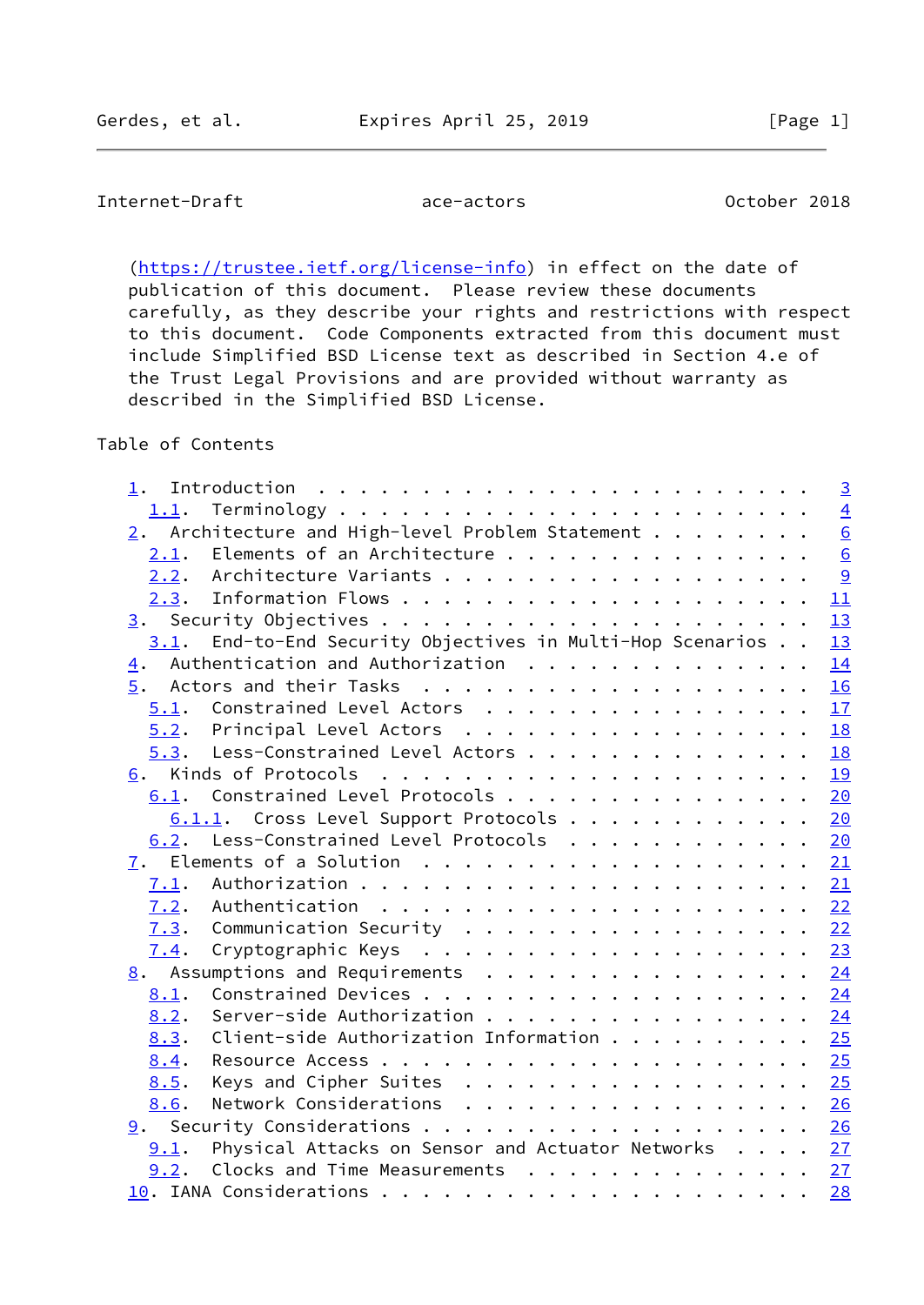| 11. Informative References 28 |  |  |  |  |  |  |  |  |  |
|-------------------------------|--|--|--|--|--|--|--|--|--|
|                               |  |  |  |  |  |  |  |  |  |
|                               |  |  |  |  |  |  |  |  |  |

Gerdes, et al. Expires April 25, 2019 [Page 2]

<span id="page-2-1"></span>Internet-Draft ace-actors October 2018

# <span id="page-2-0"></span>[1](#page-2-0). Introduction

As described in [\[RFC7228](https://datatracker.ietf.org/doc/pdf/rfc7228)], constrained nodes are small devices with limited abilities which in many cases are made to fulfill a specific simple task. They may have limited hardware resources such as processing power, memory, non-volatile storage and transmission capacity and additionally in most cases do not have user interfaces and displays. Due to these constraints, commonly used security protocols are not always easily applicable, or may give rise to particular deployment/management challenges.

 As components of the Internet of Things (IoT), constrained nodes are expected to be integrated in all aspects of everyday life and thus will be entrusted with vast amounts of data. Without appropriate security mechanisms attackers might gain control over things relevant to our lives. Authentication and authorization mechanisms are therefore prerequisites for a secure Internet of Things.

 Applications generally require some degree of authentication and authorization, which gives rise to some complexity. Authorization is about who can do what to which objects (see also  $[REC4949]$ ). Authentication specifically addresses the who, but is often specific to the authorization that is required (for example, it may be sufficient to authenticate the age of an actor, so no identifier is needed or even desired). Authentication often involves credentials, only some of which need to be long-lived and generic; others may be directed towards specific authorizations (but still possibly long lived). Authorization then makes use of these credentials, as well as other information (such as the time of day). This means that the complexity of authenticated authorization can often be moved back and forth between these two aspects.

 In some cases authentication and authorization can be addressed by static configuration provisioned during manufacturing or deployment by means of fixed trust anchors and static access control lists. This is particularly applicable to siloed, fixed-purpose deployments.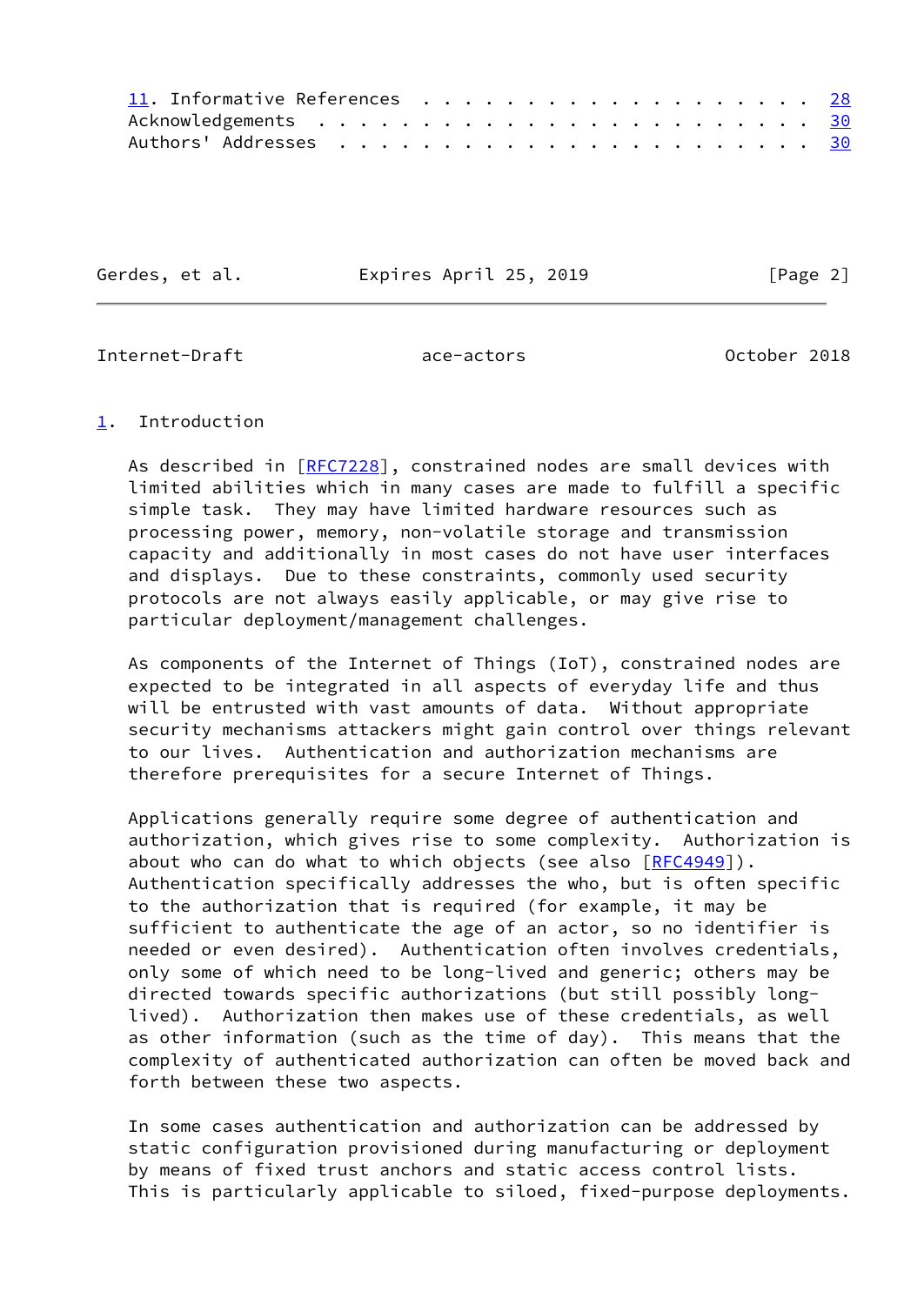However, as the need for flexible access to assets already deployed increases, the legitimate set of authorized entities as well as their specific privileges cannot be conclusively defined during deployment, without any need for change during the lifetime of the device. Moreover, several use cases illustrate the need for fine-grained access control policies, for which for instance a basic access control list concept may not be sufficiently powerful [[RFC7744](https://datatracker.ietf.org/doc/pdf/rfc7744)].

 The limitations of the constrained nodes impose a need for security mechanisms which take the special characteristics of constrained environments into account; not all constituents may be able to

| Gerdes, et al. | Expires April 25, 2019 | [Page 3] |
|----------------|------------------------|----------|
|----------------|------------------------|----------|

<span id="page-3-0"></span>Internet-Draft ace-actors October 2018

 perform all necessary tasks by themselves. To put it the other way round: the security mechanisms that protect constrained nodes must remain effective and manageable despite the limitations imposed by the constrained environment.

 Therefore, in order to be able to achieve complex security objectives between actors some of which are hosted on simple ("constrained") devices, some of the actors will make use of help from other, less constrained actors. (This offloading is not specific to networks with constrained nodes, but their constrainedness as the main motivation is.)

 We therefore group the logical functional entities by whether they can be assigned to a constrained device ("constrained level") or need higher function platforms ("less-constrained level"); the latter does not necessarily mean high-function, "server" or "cloud" platforms. Note that assigning a logical functional entity to the constrained level does not mean that the specific implementation needs to be constrained, only that it \_can\_ be.

 The description assumes that some form of setup (aspects of which are often called provisioning and/or commissioning) has already been performed and at least some initial security relationships important for making the system operational have already been established.

 This document provides some terminology, and identifies the elements an architecture needs to address, representing the relationships between the logical functional entities involved; on this basis, a problem description for authentication and authorization in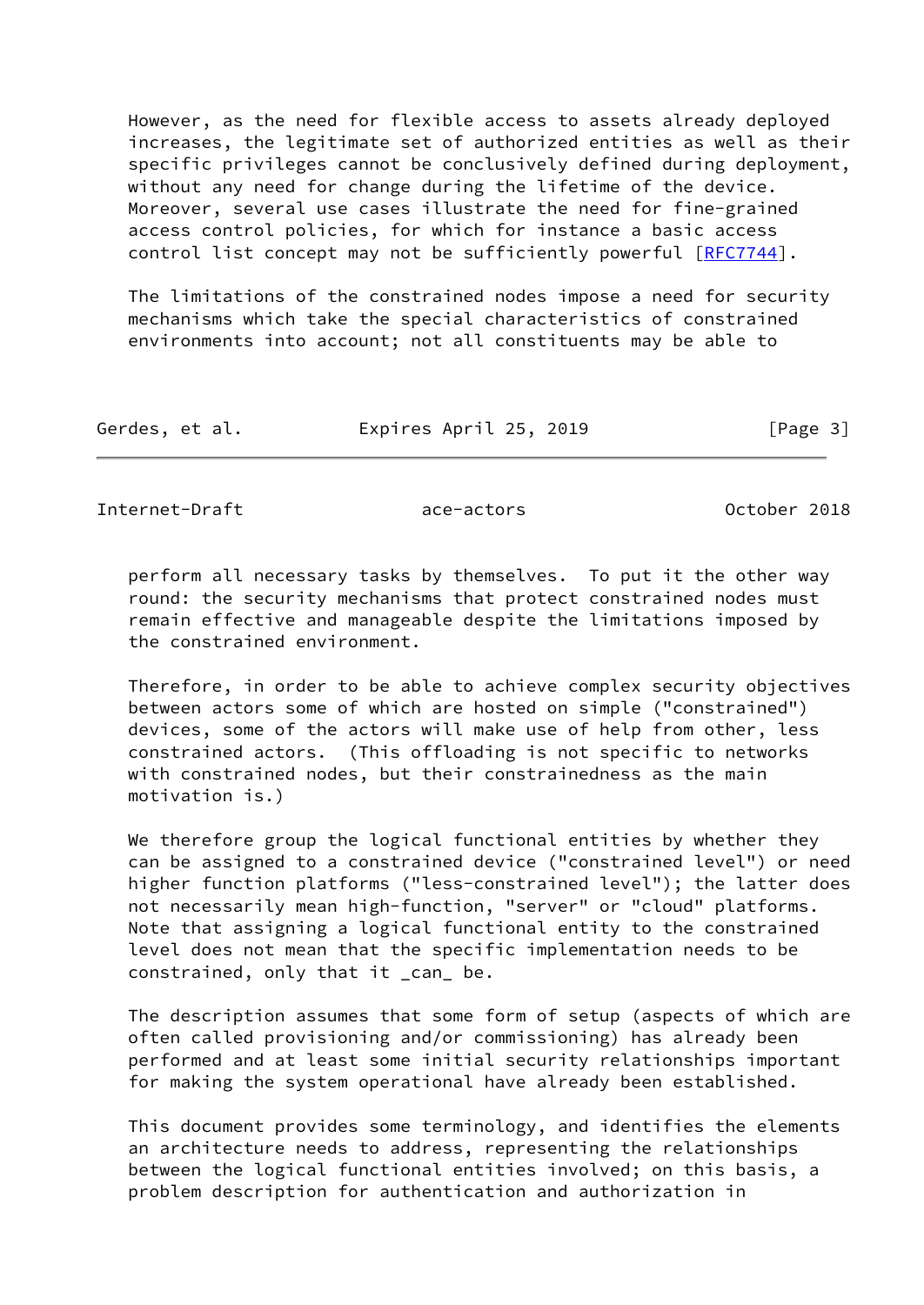constrained-node networks is provided.

<span id="page-4-0"></span>[1.1](#page-4-0). Terminology

 Readers are assumed to be familiar with the terms and concepts defined in [[RFC4949\]](https://datatracker.ietf.org/doc/pdf/rfc4949), including "authentication", "authorization", "confidentiality", "(data) integrity", "message authentication code", and "verify".

 REST terms including "resource", "representation", etc. are to be understood as used in HTTP  $[REC7231]$  and CoAP  $[REC7252]$ ; the latter also defines additional terms such as "endpoint".

 Terminology for constrained environments including "constrained device", "constrained-node network", "class 1", etc. is defined in [\[RFC7228](https://datatracker.ietf.org/doc/pdf/rfc7228)].

In addition, this document uses the following terminology:

| Gerdes, et al. |  | Expires April 25, 2019 | [Page 4] |
|----------------|--|------------------------|----------|
|                |  |                        |          |

Internet-Draft ace-actors October 2018

 Resource (R): an item of interest which is represented through an interface. It might contain sensor or actuator values or other information. (Intended to coincide with the definitions of [[RFC7252\]](https://datatracker.ietf.org/doc/pdf/rfc7252) and [\[RFC7231](https://datatracker.ietf.org/doc/pdf/rfc7231)].)

Constrained node: a constrained device in the sense of  $[REC7228]$ .

 Actor: A logical functional entity that performs one or more tasks. Multiple actors may be present within a single device or a single piece of software.

 Resource Server (RS): An entity which hosts and represents a Resource. (Used here to discuss the server that provides a resource that is the end, not the means, of the authenticated authorization process - i.e., not CAS or AS.)

 Client (C): An entity which attempts to access a resource on a RS. (Used to discuss the client whose access to a resource is the end, not the means, of the authenticated authorization process.)

 Overseeing principal: (Used in its English sense here, and specifically as:) An individual that is either RqP or RO or both.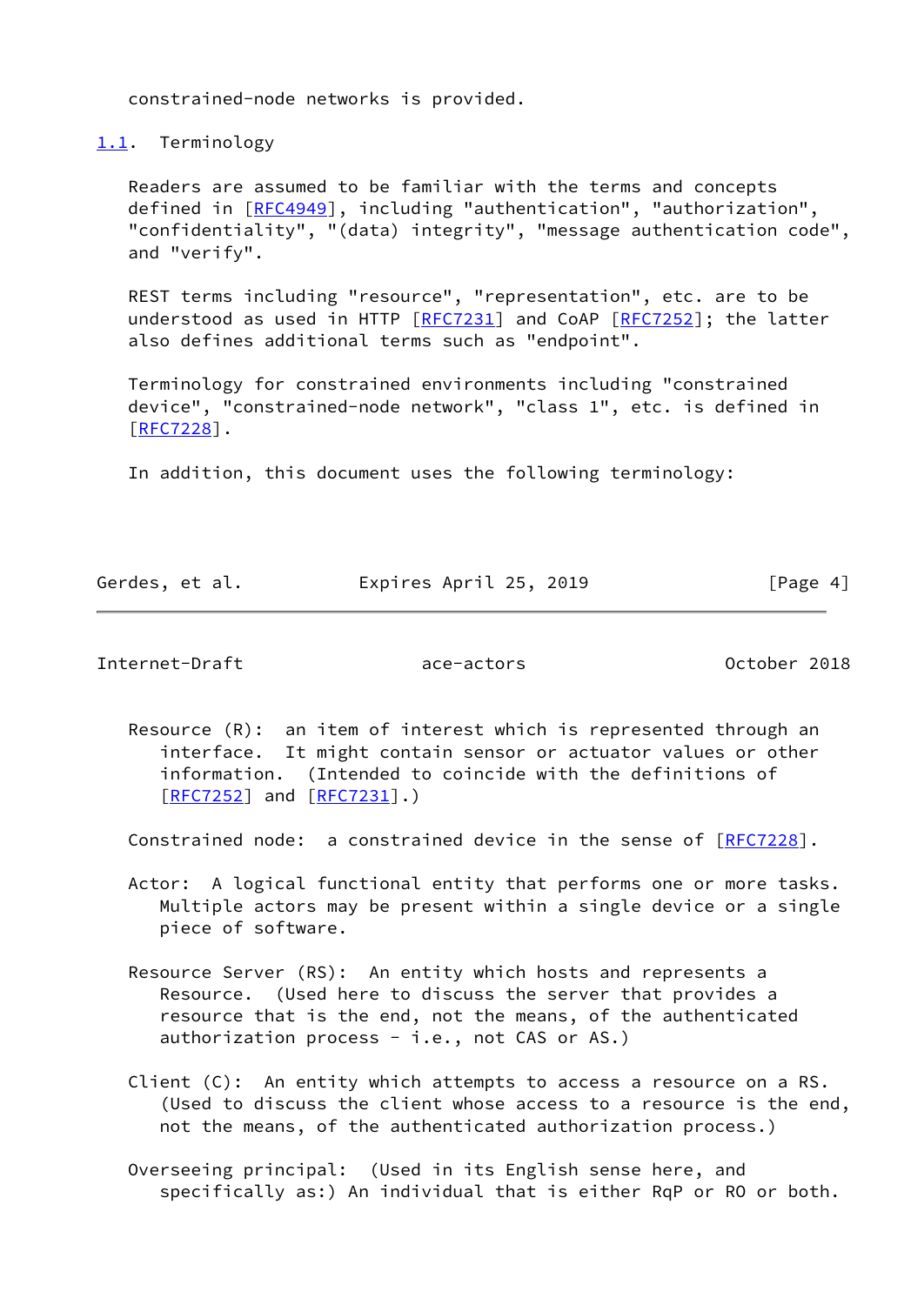Resource Owner (RO): The overseeing principal that is in charge of the resource and controls its access permissions.

- Requesting Party (RqP): The overseeing principal that is in charge of the Client and controls the requests a Client makes and its acceptance of responses.
- Authorization Server (AS): An entity that prepares and endorses authentication and authorization data for a Resource Server.
- Client Authorization Server (CAS): An entity that prepares and endorses authentication and authorization data for a Client.
- Authorization Manager: An entity that prepares and endorses authentication and authorization data for a constrained node. Used in constructions such as "a constrained node's authorization manager" to denote AS for RS and CAS for C.
- Authenticated Authorization: The confluence of mechanisms for authentication and authorization, ensuring that authorization is applied to and made available for authenticated entities and that entities providing authentication services are authorized to do so for the specific authorization process at hand.

| Gerdes, et al. | Expires April 25, 2019 | [Page 5] |
|----------------|------------------------|----------|

<span id="page-5-1"></span>Internet-Draft ace-actors October 2018

 Note that other authorization architectures such as OAuth [[RFC6749](https://datatracker.ietf.org/doc/pdf/rfc6749)] or UMA [\[I-D.hardjono-oauth-umacore](#page-31-1)] focus on the authorization problems on the RS side, in particular what accesses to resources the RS is to allow. In this document the term authorization includes this aspect, but is also used for the client-side aspect of authorization, i.e., more generally allowing RqPs to decide what interactions clients may perform with other endpoints.

<span id="page-5-0"></span>[2](#page-5-0). Architecture and High-level Problem Statement

 This document deals with how to control and protect resource-based interaction between potentially constrained endpoints. The following setting is assumed as a high-level problem statement:

o An endpoint may host functionality of one or more actors.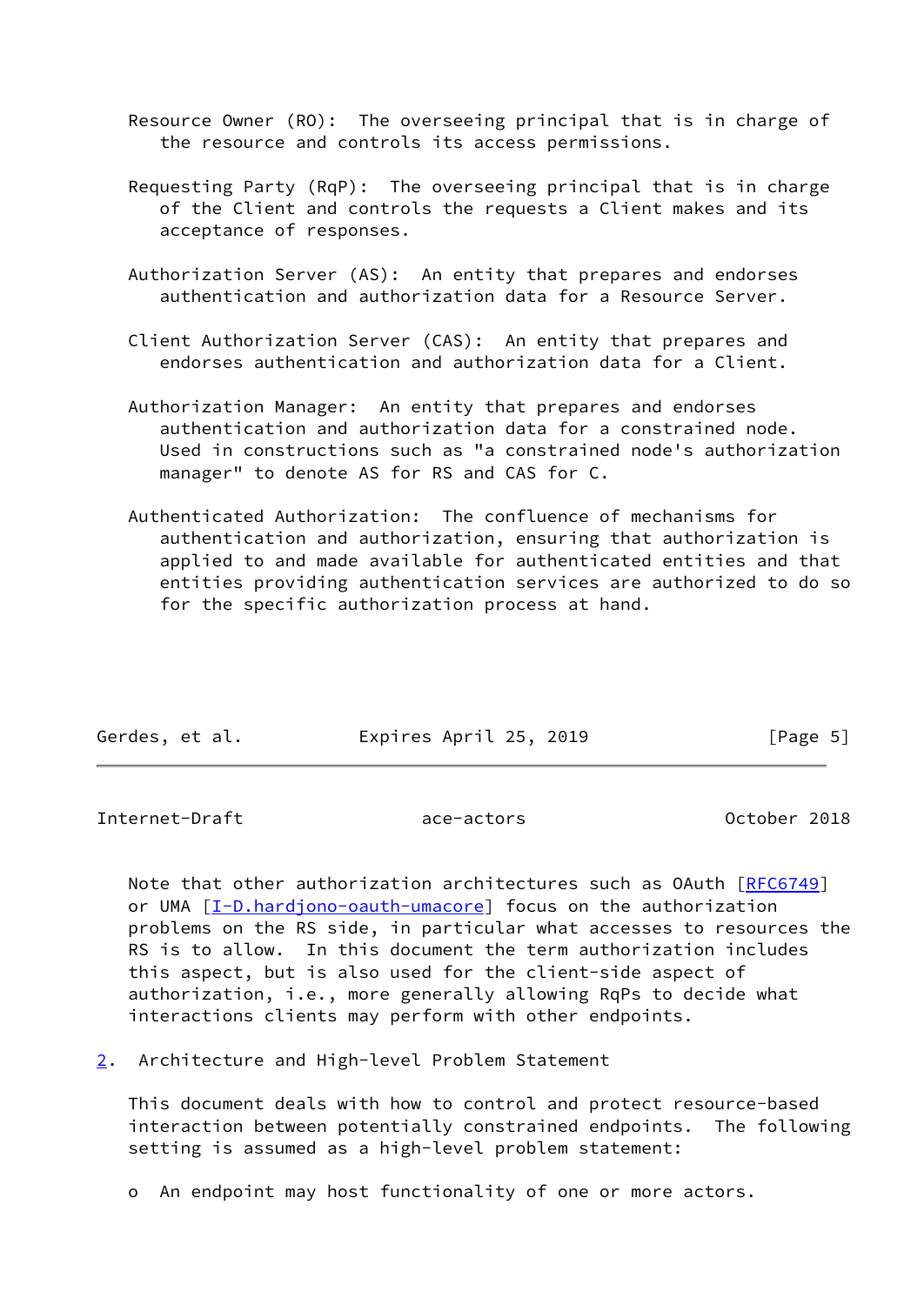- o C in one endpoint requests to access R on a RS in another endpoint.
- o A priori, the endpoints do not necessarily have a pre-existing security relationship to each other.
- o Either of the endpoints, or both, may be constrained.

<span id="page-6-0"></span>[2.1](#page-6-0). Elements of an Architecture

 In its simplest expression, the architecture starts with a two-layer model: the principal level (at which components are assumed to be functionally unconstrained) and the constrained level (at which some functional constraints are assumed to apply to the components).

 Without loss of generality, we focus on the C functionality in one endpoint, which we therefore also call C, accessing the RS functionality in another endpoint, which we therefore also call RS.

 The constrained level and its security objectives are detailed in [Section 5.1](#page-18-0).

| C   ----- requests resource ----->   RS    <br>$-----  \leftarrow  \leftarrow  \leftarrow -$ provides resource -- |  |          |  |
|-------------------------------------------------------------------------------------------------------------------|--|----------|--|
| Endpoint                                                                                                          |  | Endpoint |  |

Figure 1: Constrained Level

Gerdes, et al. Expires April 25, 2019 [Page 6]

Internet-Draft ace-actors October 2018

 The authorization decisions at the endpoints are made on behalf of the overseeing principals that control the endpoints. To reuse OAuth and UMA terminology, the present document calls the overseeing principal that is controlling C the Requesting Party (RqP), and calls the overseeing principal that is controlling RS the Resource Owner (RO). Each overseeing principal makes authorization decisions (possibly encapsulating them into security policies) which are then enforced by the endpoint it controls.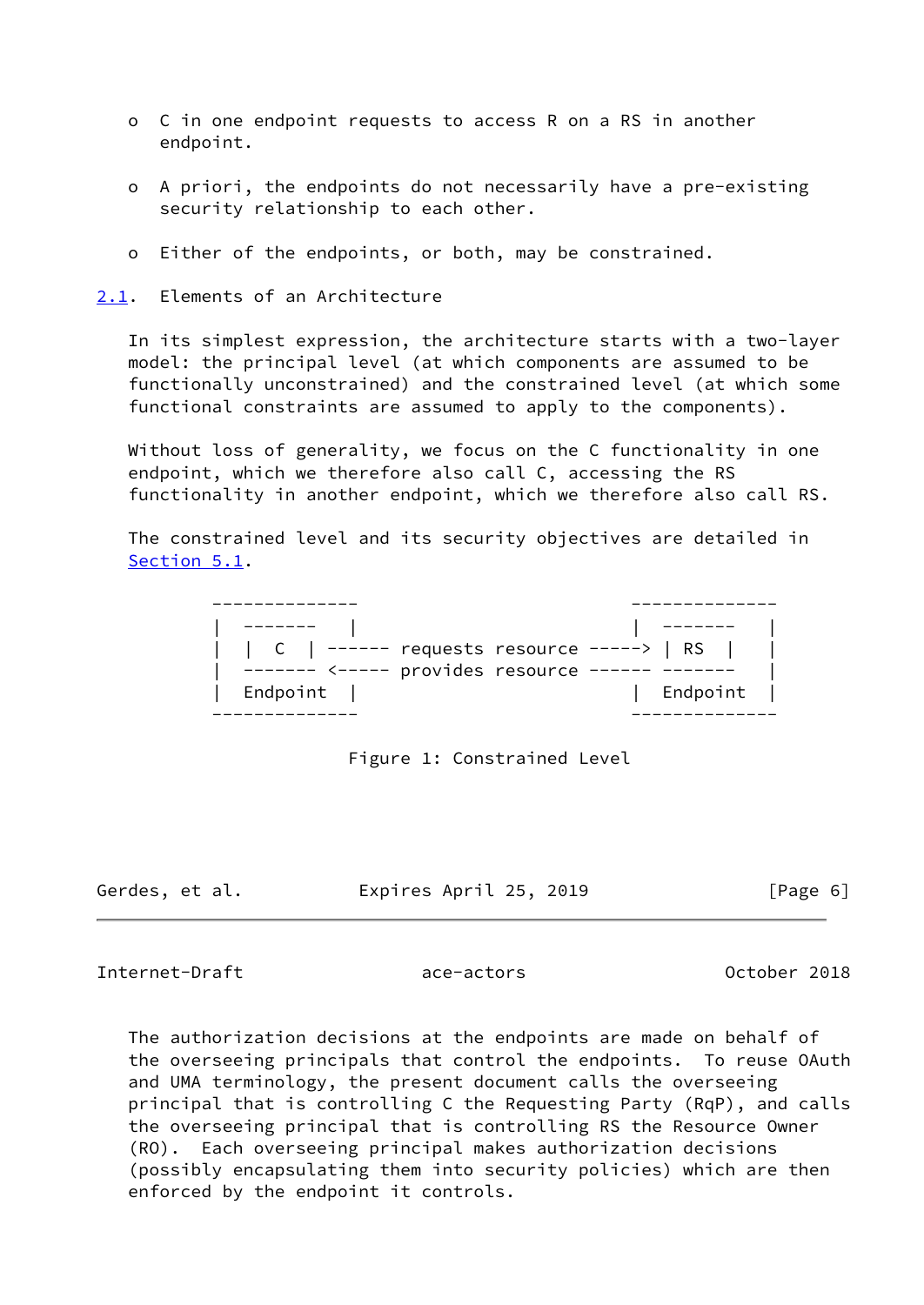The specific security objectives will vary, but for any specific version of this scenario will include one or more of:

- o Objectives of type 1: No entity not authorized by the RO has access to (or otherwise gains knowledge of) R.
- o Objectives of type 2: C is exchanging information with (sending a request to, accepting a response from) a resource only where it can ascertain that RqP has authorized the exchange with R.

 Objectives of type 1 require performing authorization on the Resource Server side while objectives of type 2 require performing authorization on the Client side.

 More on the security objectives of the principal level in [Section 5.2](#page-19-0).



Figure 2: Constrained Level and Principal Level

The use cases defined in [\[RFC7744](https://datatracker.ietf.org/doc/pdf/rfc7744)] demonstrate that constrained devices are often used for scenarios where their overseeing principals are not present at the time of the communication, are not able to communicate directly with the device because of a lack of user interfaces or displays, or may prefer the device to communicate autonomously.

 Moreover, constrained endpoints may need support with tasks requiring heavy processing, large memory or storage, or interfacing to humans,

| Gerdes, et al. | Expires April 25, 2019 | [Page 7] |
|----------------|------------------------|----------|
|----------------|------------------------|----------|

Internet-Draft ace-actors October 2018

such as management of security policies defined by an overseeing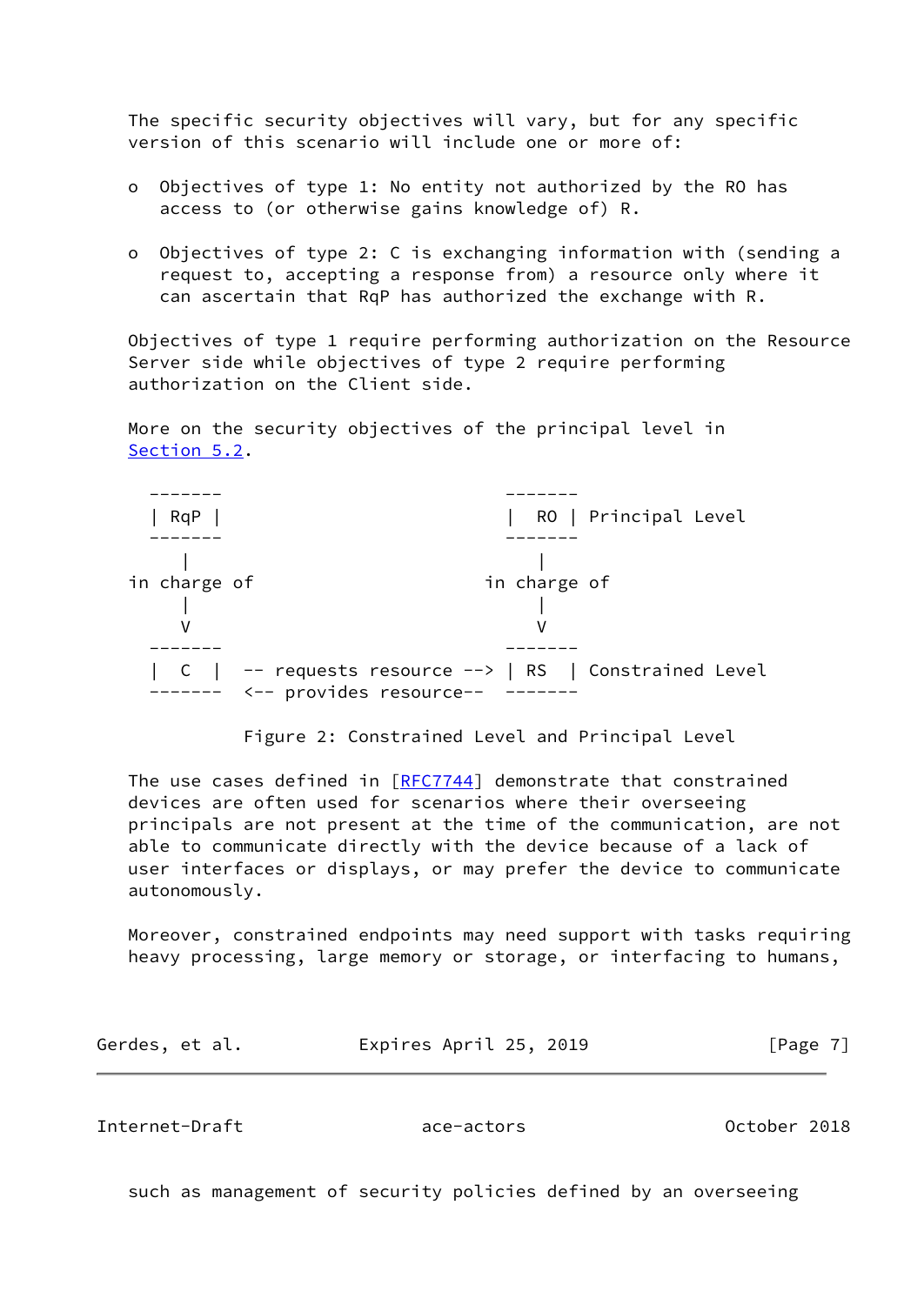principal. The principal, in turn, requires some agent maintaining the policies governing how its endpoints will interact.

 For these reasons, another level of nodes is introduced in the architecture, the less-constrained level (illustrated below in Figure 3). Using OAuth terminology, AS acts on behalf of the RO to control and support the RS in handling access requests, employing a pre-existing security relationship with RS. We complement this with CAS acting on behalf of RqP to control and support the C in making resource requests and acting on the responses received, employing a pre-existing security relationship with C. To further relieve the constrained level, authorization (and related authentication) mechanisms may be employed between CAS and AS ([Section 6.2](#page-22-1)). (Again, both CAS and AS are conceptual entities controlled by their respective overseeing principals. Many of these entities, often acting for different overseeing principals, can be combined into a single server implementation; this of course requires proper segregation of the control information provided by each overseeing principal.)

 ------- ------- | RqP | | RO | Principal Level ------- ------- | | controls controls | | V V -------- ------- | CAS | <- AuthN and AuthZ -> | AS | Less-Constrained Level -------- ------- | | controls and supports controls and supports authentication authentication and authorization and authorization | | V V ------- ------- | C | -- requests resource --> | RS | Constrained Level ------- <-- provides resource-- -------

Figure 3: Overall architecture

 Figure 3 shows all three levels considered in this document. Note that the vertical arrows point down to illustrate exerting control and providing support; this is complemented by information flows that often are bidirectional. Note also that not all entities need to be ready to communicate at any point in time; for instance, RqP may have

Gerdes, et al. Expires April 25, 2019 [Page 8]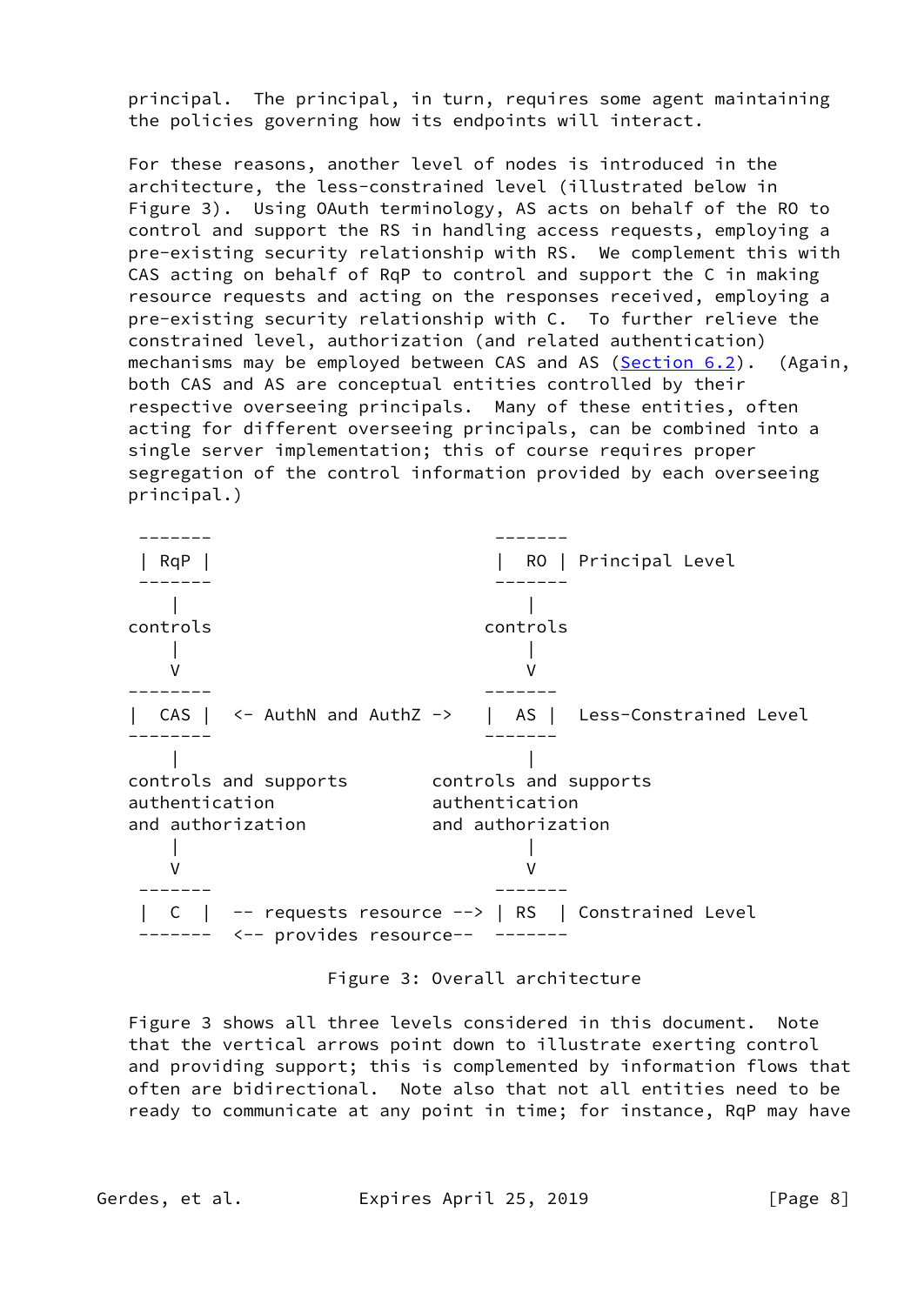<span id="page-9-1"></span>Internet-Draft ace-actors October 2018

 provided enough information to CAS that CAS can autonomously negotiate access to RS with AS for C based on this information.

<span id="page-9-0"></span>[2.2](#page-9-0). Architecture Variants

 The elements of the architecture described above are indeed architectural; that is, they are parts of a conceptual model, and may be instantiated in various ways in practice. For example, in a given scenario, several elements might share a single device or even be combined in a single piece of software. If C is located on a more powerful device, it can be combined with CAS:



Figure 4: Combined C and CAS

 If RS is located on a more powerful device, it can be combined with AS: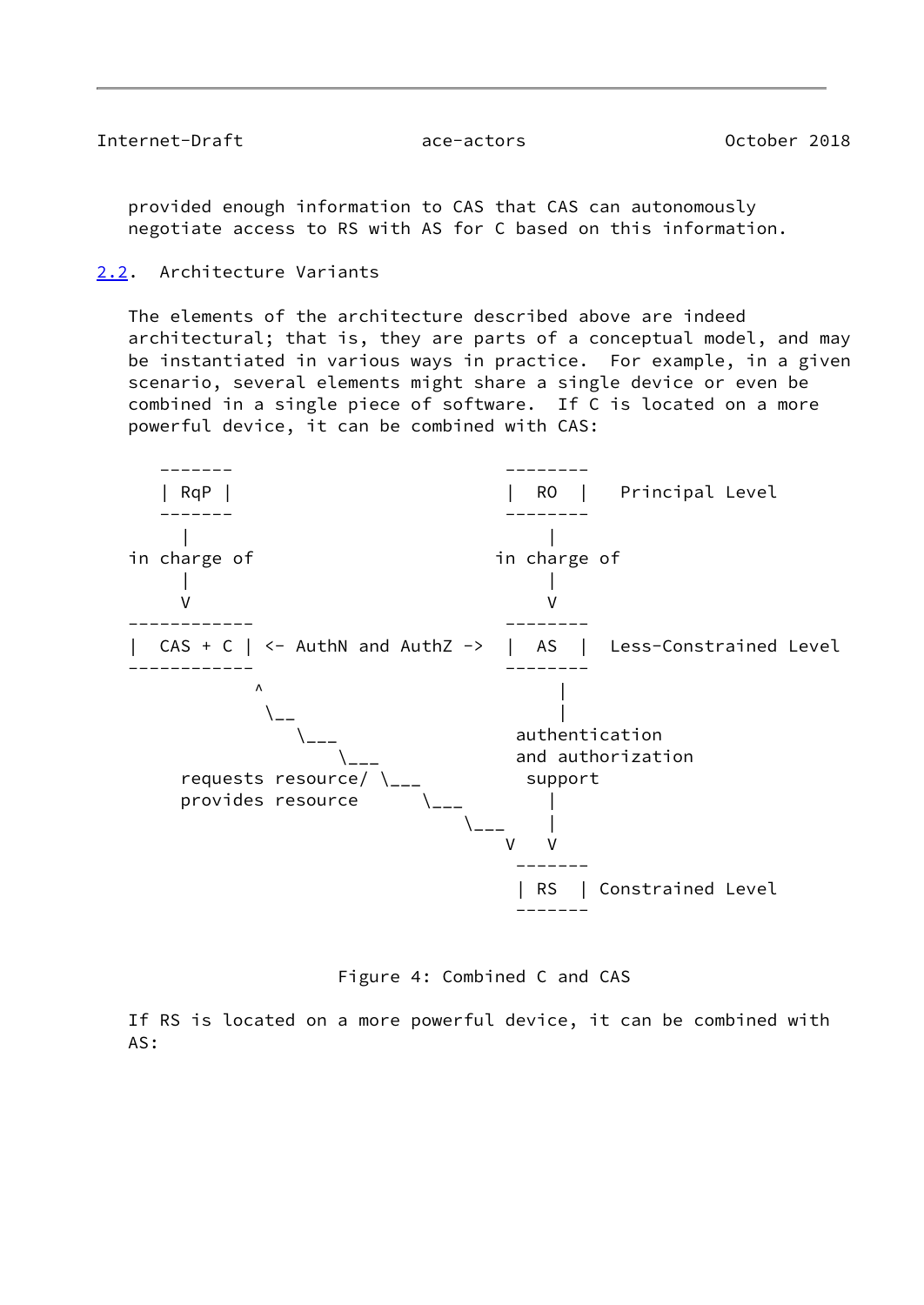Internet-Draft ace-actors October 2018



### Figure 5: Combined AS and RS

 If C and RS have the same overseeing principal, CAS and AS can be combined.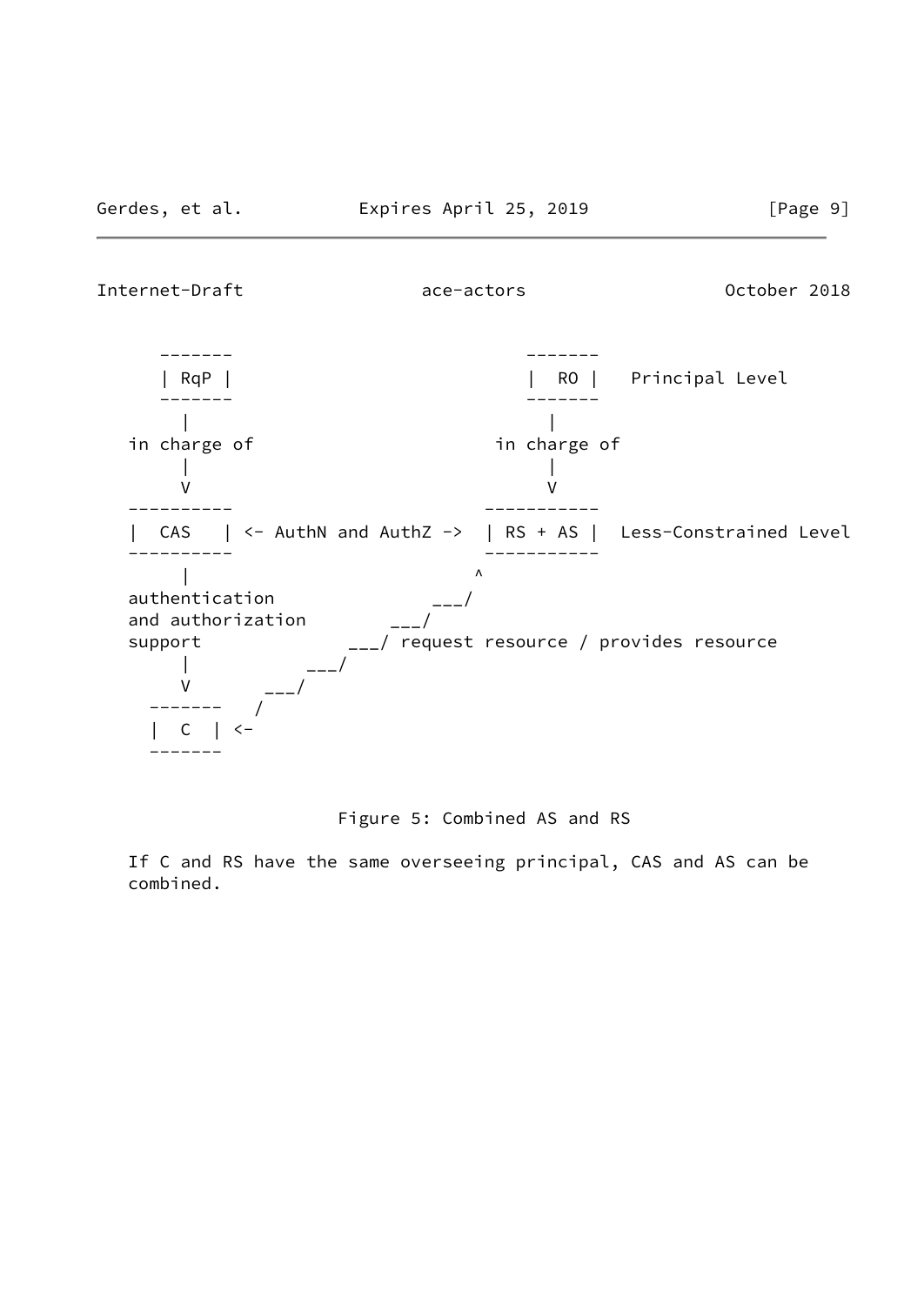<span id="page-11-1"></span>

Figure 6: CAS combined with AS

# <span id="page-11-0"></span>[2.3](#page-11-0). Information Flows

 We now formulate the problem statement in terms of the information flows the architecture focuses on. (While the previous section discusses the architecture in terms of abstract devices and their varying roles, the actual protocols being standardized define those information flows and the messages embodying them: "RESTful architectures focus on defining interfaces and not components"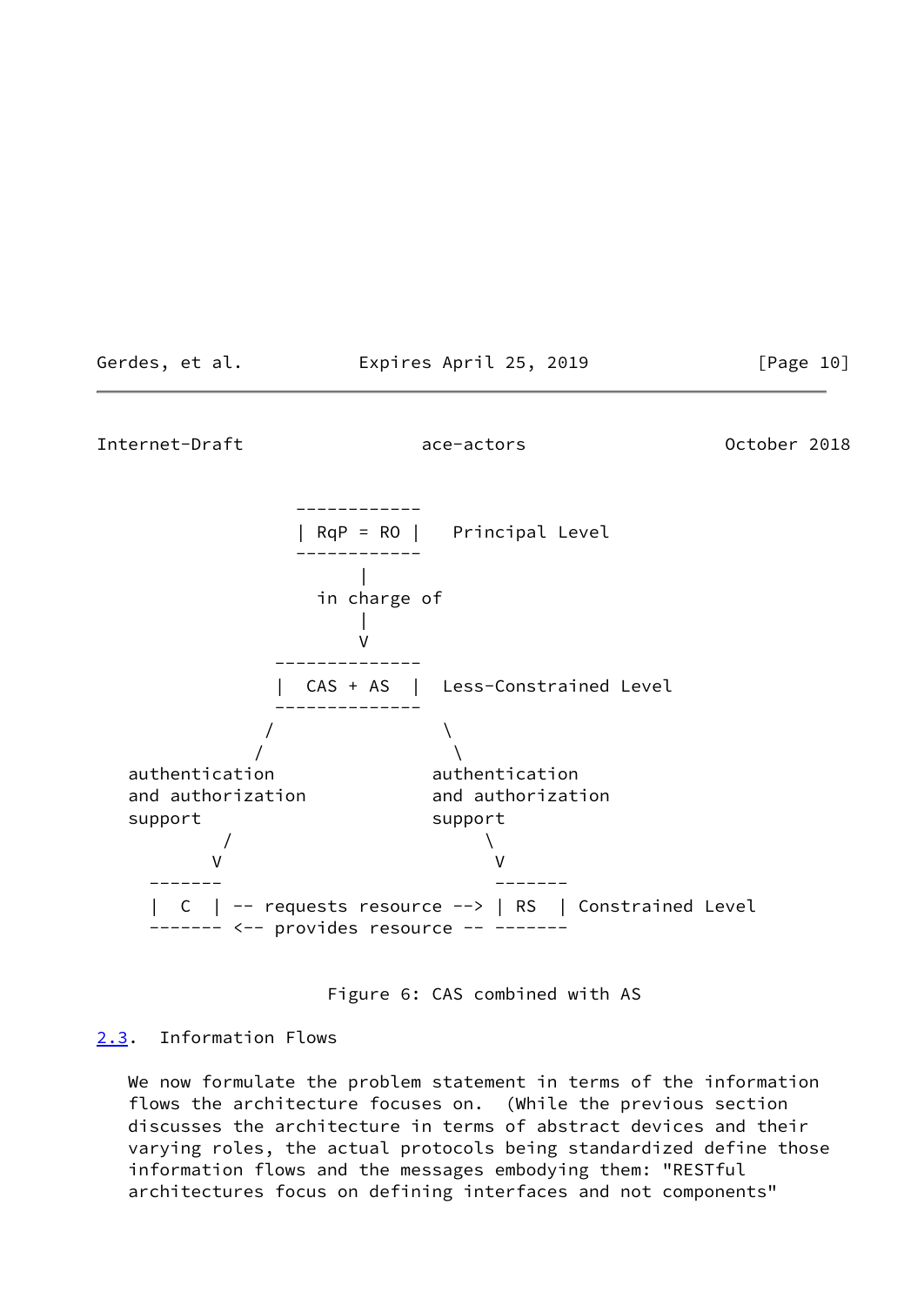$(\sqrt{[REST]}, p. 116)$  $(\sqrt{[REST]}, p. 116)$  $(\sqrt{[REST]}, p. 116)$ .)

The interaction with the nodes on the principal level, RO and RqP, is not involving constrained nodes and therefore can employ an existing mechanism. The less-constrained nodes, CAS and AS, support the constrained nodes, C and RS, with control information, for example permissions of clients, conditions on resources, attributes of client and resource servers, keys and credentials. This control information may be rather different for C and RS.

 The potential information flows are shown in Figure 7. The direction of the vertical arrows expresses the exertion of control; actual information flow is bidirectional.

 The message flow may pass unprotected paths and thus need to be protected, potentially beyond a single REST hop [\(Section 3.1](#page-14-0)):

| Gerdes, et al. |  |
|----------------|--|
|                |  |

Expires April 25, 2019  $[Page 11]$ 

```
Internet-Draft ace-actors October 2018
```

| $CAS$                                                                       | AS        |
|-----------------------------------------------------------------------------|-----------|
|                                                                             |           |
| $a \land b$ a = requests for control info<br>$b =$ control information<br>v | a ^   b   |
|                                                                             |           |
| ------ request ----<br>-------------                                        | <b>RS</b> |
| <----- response                                                             |           |
|                                                                             |           |
|                                                                             |           |

Figure 7: Information flows that need to be protected

- o We assume that the necessary keys/credentials for protecting the control information between the potentially constrained nodes and their associated less-constrained nodes are pre-established, for example as part of the commissioning procedure.
- o Any necessary keys/credentials for protecting the interaction between the potentially constrained nodes will need to be established and maintained as part of a solution.

 In terms of the elements of the architecture laid out above, this document's problem statement for authorization in constrained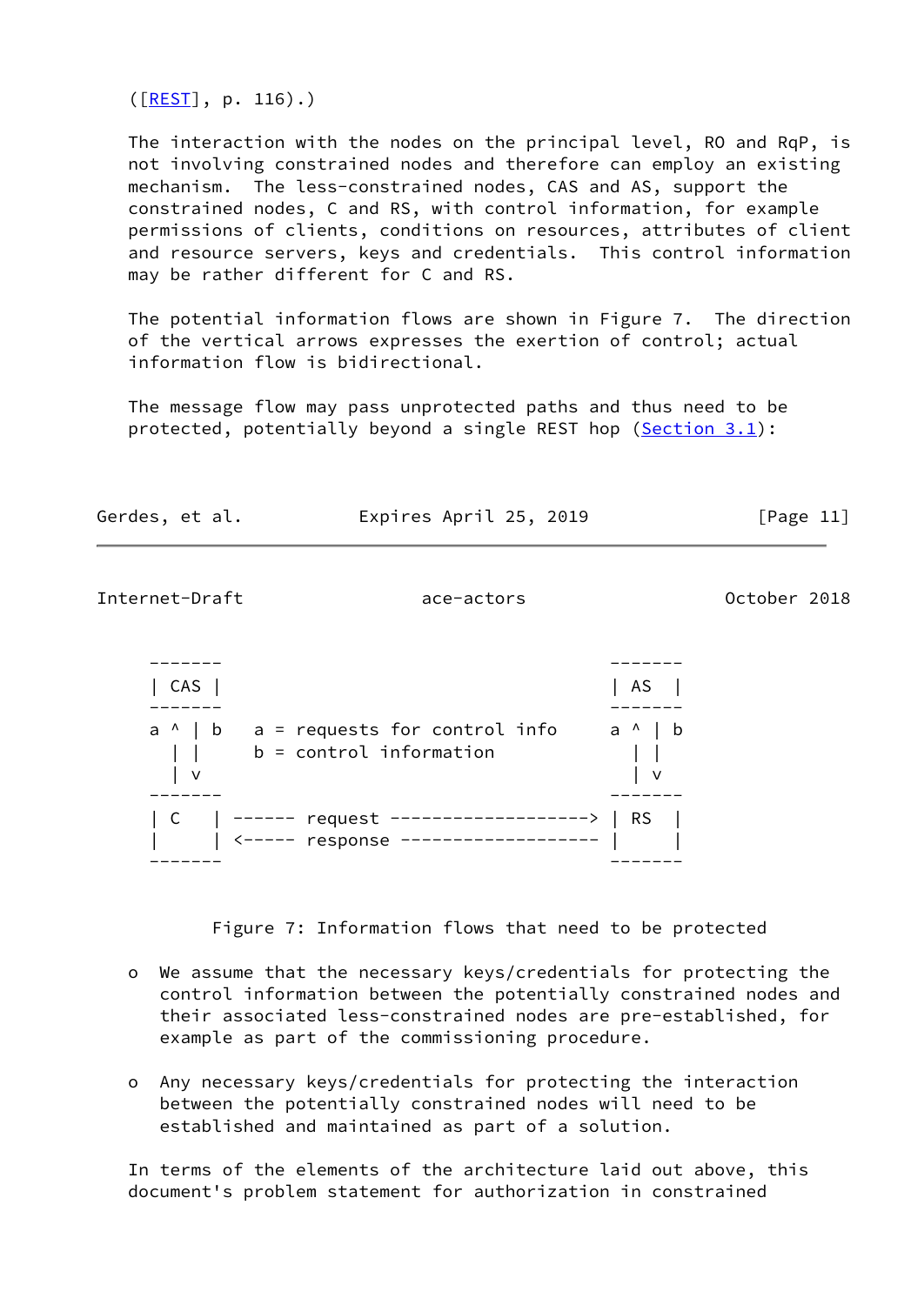environments can then be summarized as follows:

- o The interaction between potentially constrained endpoints is controlled by control information provided by less-constrained nodes on behalf of the overseeing principals of the endpoints.
- o The interaction between the endpoints needs to be secured, as well as the establishment of the necessary keys for securing the interaction, potentially end-to-end through intermediary nodes.
- o The mechanism for transferring control information needs to be secured, potentially end-to-end through intermediary nodes. Pre established keying material may need to be employed for establishing the keys used to protect these information flows.

 (Note that other aspects relevant to secure constrained node communication such as secure bootstrap or group communication are not specifically addressed by the present document.)

Gerdes, et al. Expires April 25, 2019 [Page 12]

<span id="page-13-1"></span>Internet-Draft ace-actors October 2018

<span id="page-13-0"></span>[3](#page-13-0). Security Objectives

 The security objectives that are addressed by an authorization solution include confidentiality and integrity. Additionally, an authorization solution has an impact on the availability: First, by reducing the load (only accepting selected operations by selected entities limits the burden on system resources), and second, because misconfigured or wrongly designed authorization solutions can result in availability breaches (denial of service) as users might no longer be able to use data and services as they are supposed to.

 Authentication mechanisms can help achieve additional security objectives such as accountability and third-party verifiability. These additional objectives are not directly related to authorization and thus are not in scope of this draft, but may nevertheless be relevant. Accountability and third-party verifiability may require authentication on a device level, if it is necessary to determine which device performed an action. In other cases it may be more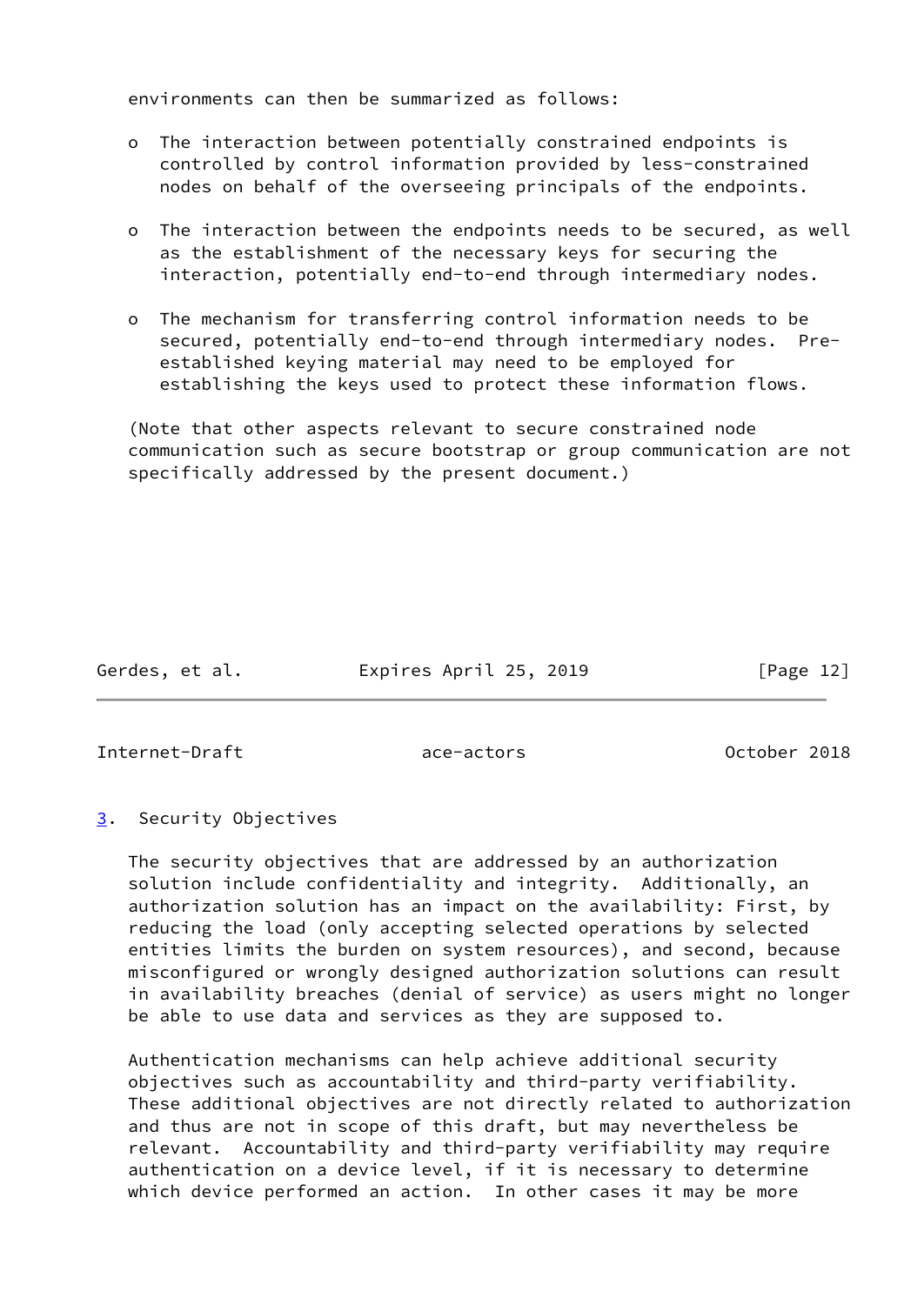important to find out who is responsible for the device's actions. (The ensuing requirements for logging, auditability, and the related integrity requirements are very relevant for constrained devices as well, but outside the scope of this document.) See also [Section 4](#page-15-0) for more discussion about authentication and authorization.

 The security objectives and their relative importance differ for the various constrained environment applications and use cases [[RFC7744\]](https://datatracker.ietf.org/doc/pdf/rfc7744).

 The architecture is based on the observation that different parties may have different security objectives. There may also be a "collaborative" dimension: to achieve a security objective of one party, another party may be required to provide a service. For example, if RqP requires the integrity of representations of a resource R that RS is hosting, both C and RS need to partake in integrity-protecting the transmitted data. Moreover, RS needs to protect any write access to this resource as well as to relevant other resources (such as configuration information, firmware update resources) to prevent unauthorized users from manipulating R.

<span id="page-14-0"></span>[3.1](#page-14-0). End-to-End Security Objectives in Multi-Hop Scenarios

In many cases, the information flows described in [Section 2.3](#page-11-0) cross multiple client-server pairings but still need to be protected end to-end. For example, AS may not be connected to RS (or may not want to exercise such a connection), relying on C for transferring authorization information. As the authorization information is related to the permissions granted to C, C must not be in a position to manipulate this information, which therefore requires integrity protection on the way between AS and RS.

| Gerdes, et al. | Expires April 25, 2019 | [Page 13] |
|----------------|------------------------|-----------|
|                |                        |           |

<span id="page-14-1"></span>Internet-Draft ace-actors ace-actors 0ctober 2018

 As another example, resource representations sent between endpoints may be stored in intermediary nodes, such as caching proxies or pub sub brokers. Where these intermediaries cannot be relied on to fulfill the security objectives of the endpoints, it is the endpoints that will need to protect the exchanges beyond a single client-server exchange.

 Note that there may also be cases of intermediary nodes that very much partake in the security objectives to be achieved. The question what are the pairs of endpoints between which the communication needs end-to-end protection (and which aspect of protection) is defined by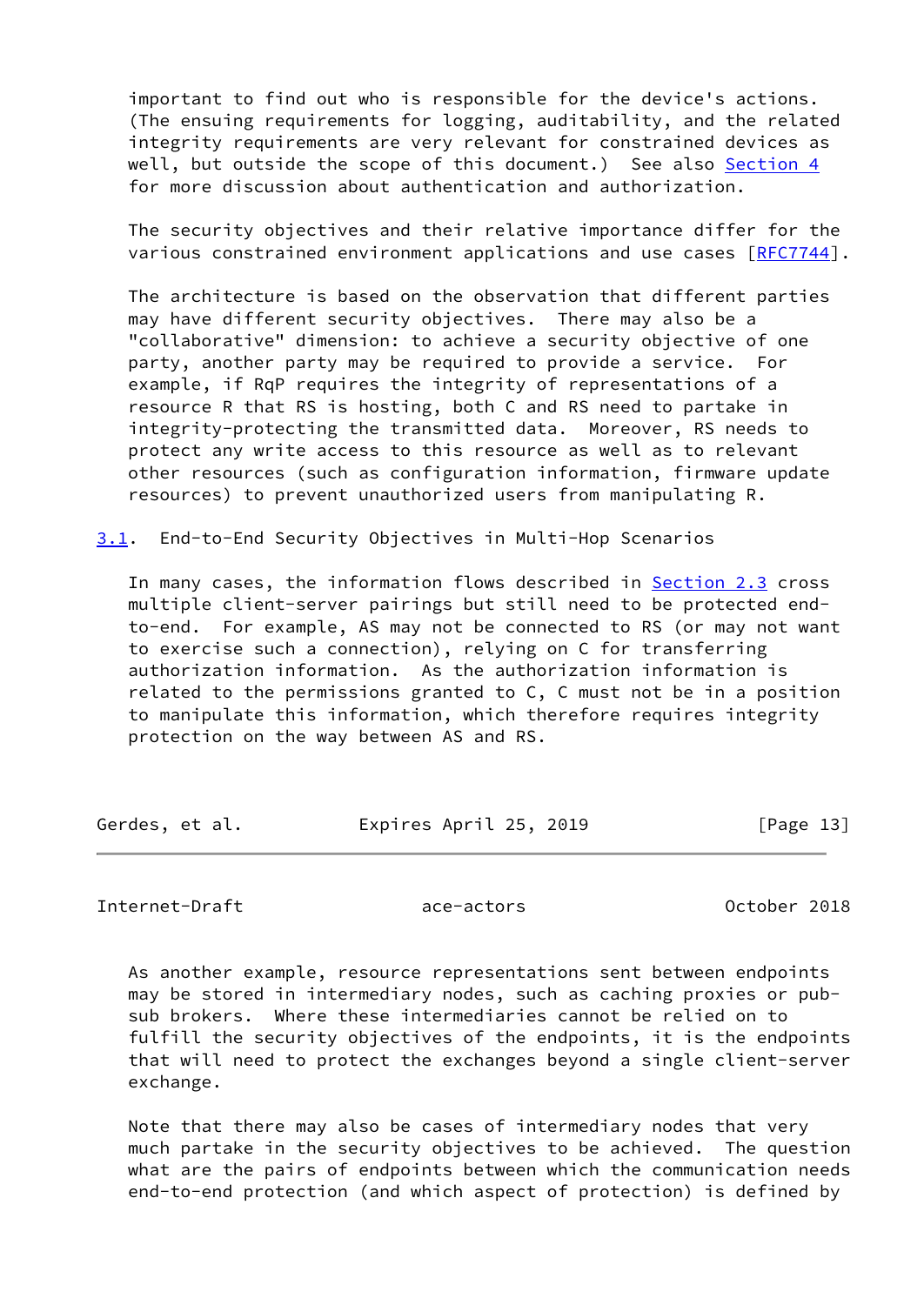the specific use case. Two examples of intermediary nodes executing security functionality:

- o To enable a trustworthy publication service, a pub-sub broker may be untrusted with the plaintext content of a publication (confidentiality), but required to verify that the publication is performed by claimed publisher and is not a replay of an old publication (authenticity/integrity).
- o To comply with requirements of transparency, a gateway may be allowed to read, verify (authenticity) but not modify (integrity) a resource representation which therefore also is end-to-end integrity protected from the server towards a client behind the gateway.

 In order to support the required communication and application security, keying material needs to be established between the relevant nodes in the architecture.

<span id="page-15-0"></span>[4](#page-15-0). Authentication and Authorization

 Server-side authorization solutions aim at protecting the access to items of interest, for instance hardware or software resources or data: They enable the resource owner to control who can access it and how.

 To determine if an entity is authorized to access a resource, an authentication mechanism is needed. According to the Internet Security Glossary [[RFC4949](https://datatracker.ietf.org/doc/pdf/rfc4949)], authentication is "the process of verifying a claim that a system entity or system resource has a certain attribute value." Examples for attribute values are the ID of a device, the type of the device or the name of its owner.

 The security objectives the authorization mechanism aims at can only be achieved if the authentication and the authorization mechanism work together correctly. We speak of authenticated authorization to

| Gerdes, et al. | Expires April 25, 2019 | [Page 14] |  |
|----------------|------------------------|-----------|--|
|                |                        |           |  |

Internet-Draft ace-actors October 2018

 refer to the required synthesis of mechanisms for authentication and authorization.

Where used for authorization, the set of authenticated attributes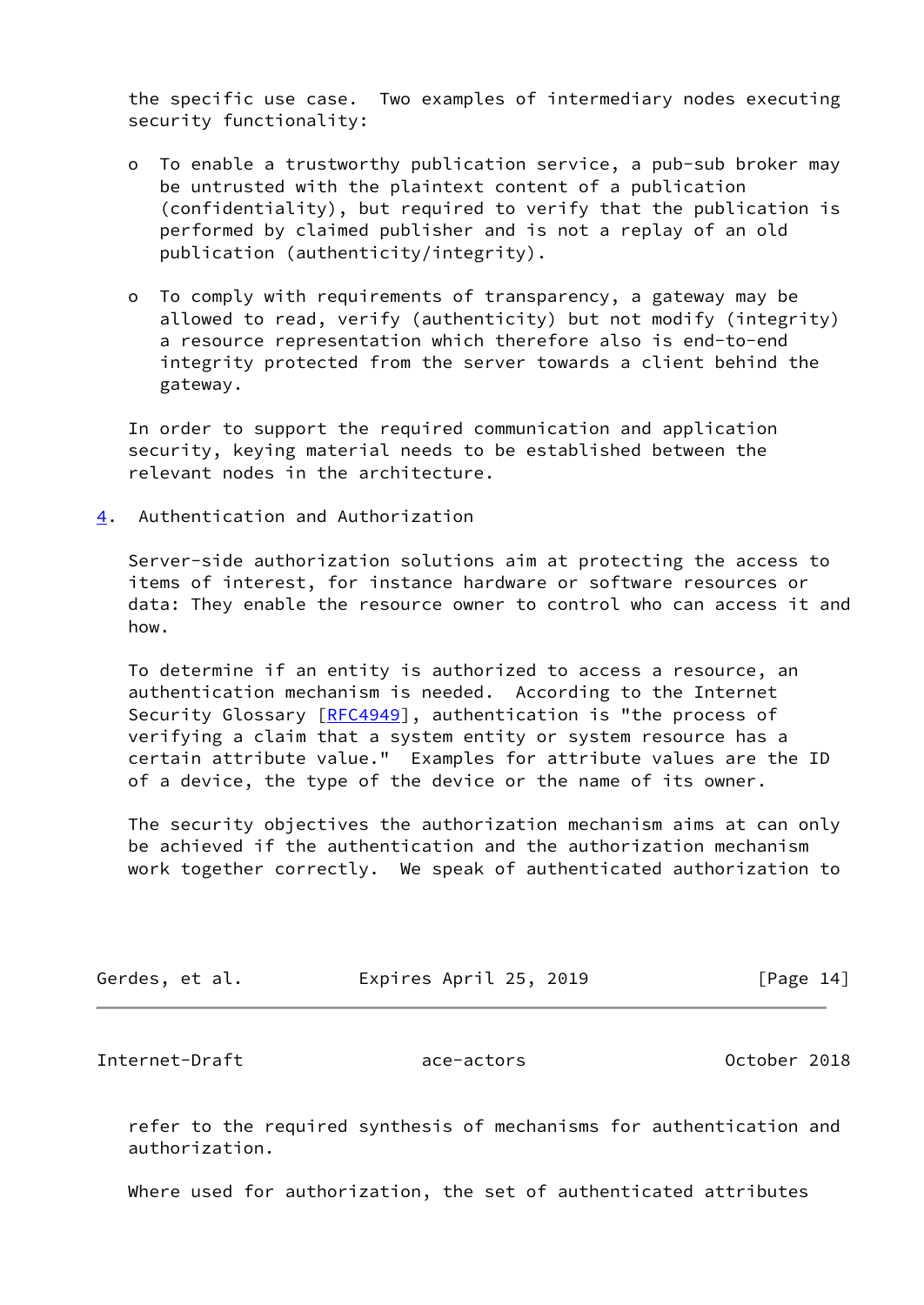must be meaningful for this purpose, i.e., authorization decisions must be possible based on these attributes. If the authorization policy assigns permissions to an individual entity, the set of authenticated attributes must be suitable to uniquely identify this entity.

 In scenarios where devices are communicating autonomously there is often less need to uniquely identify an individual device: For an overseeing principal, the fact that a device belongs to a certain company or that it has a specific type (such as a light bulb) or location may be more important than that it has a unique identifier.

 Overseeing principals (RqP and RO) need to decide about the required level of granularity for the authorization. For example, we distinguish device authorization from owner authorization, and binary authorization from unrestricted authorization. In the first case different access permissions are granted to individual devices while in the second case individual owners are authorized. If binary authorization is used, all authenticated entities are implicitly authorized and have the same access permissions. Unrestricted authorization for an item of interest means that no authorization mechanism is used for accessing this resource (not even by authentication) and all entities are able to access the item as they see fit (note that an authorization mechanism may still be used to arrive at the decision to employ unrestricted authorization).

| Authorization<br>granularity | Authorization is contingent on:                 |
|------------------------------|-------------------------------------------------|
| device                       | authentication of specific device               |
| owner                        | (authenticated) authorization by owner          |
| binary                       | (any) authentication                            |
| unrestricted                 | (unrestricted access; access always authorized) |

Table 1: Some granularity levels for authorization

 More fine-grained authorization does not necessarily provide more security but can be more flexible. Overseeing principals need to consider that an entity should only be granted the permissions it

| Expires April 25, 2019<br>Gerdes, et al. | [Page 15] |
|------------------------------------------|-----------|
|------------------------------------------|-----------|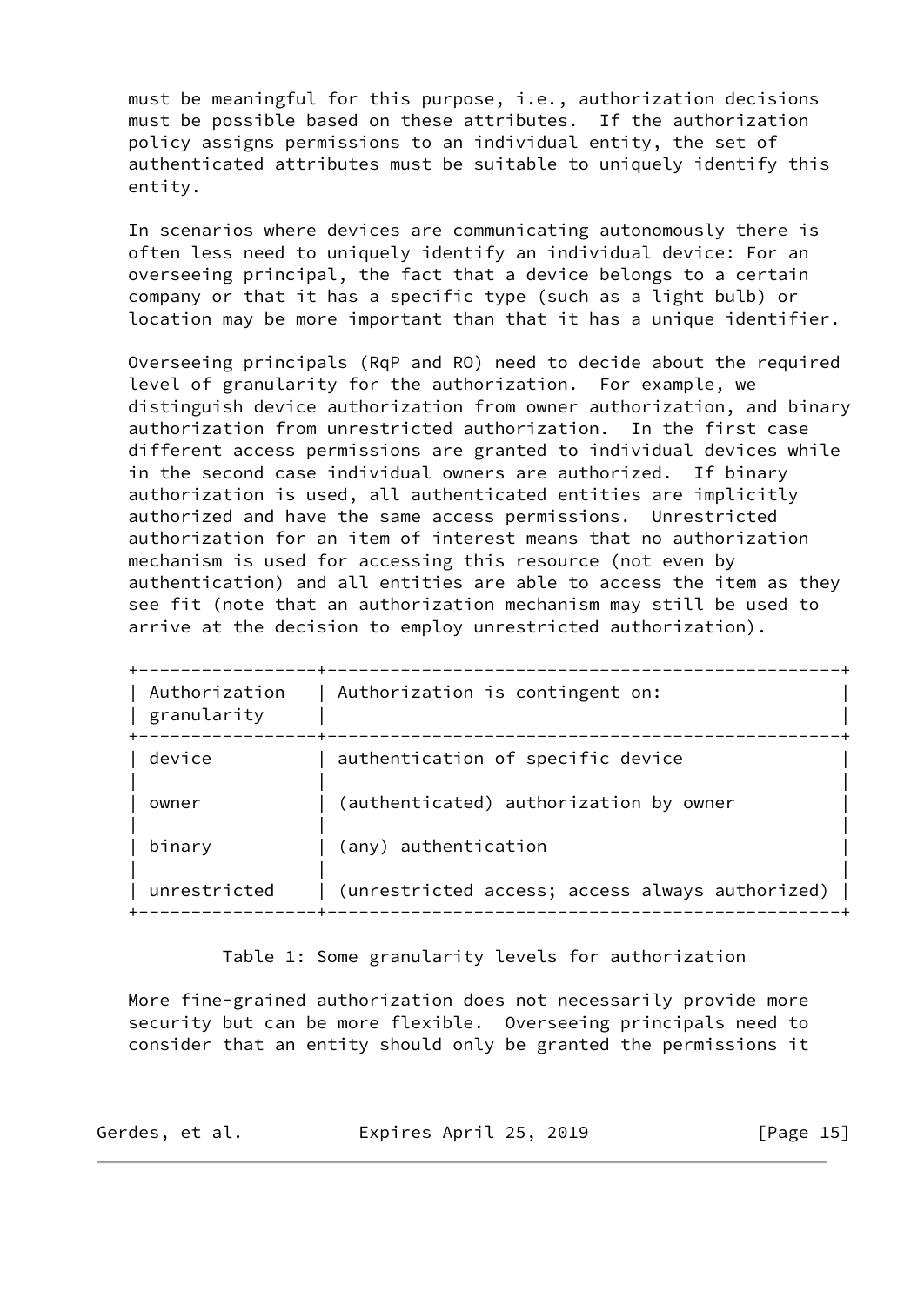<span id="page-17-1"></span> really needs (principle of least privilege), to ensure the confidentiality and integrity of resources.

 Client-side authorization solutions aim at protecting the client from disclosing information to or ingesting information from resource servers RqP does not want it to interact with in the given way. Again, binary authorization (the server can be authenticated) may be sufficient, or more fine-grained authorization may be required. The client-side authorization also pertains to the level of protection required for the exchanges with the server (e.g., confidentiality). In the browser web, client-side authorization is often left to the human user that directly controls the client; a constrained client may not have that available all the time but still needs to implement the wishes of the overseeing principal controlling it, the RqP.

 For the cases where an authorization solution is needed (all but unrestricted authorization), the enforcing party needs to be able to authenticate the party that is to be authorized. Authentication is therefore required for messages that contain (or otherwise update) representations of an accessed item. More precisely: The enforcing party needs to make sure that the receiver of a message containing a representation is authorized to receive it, both in the case of a client sending a representation to a server and vice versa. In addition, it needs to ensure that the actual sender of a message containing a representation is indeed the one authorized to send this message, again for both the client-to-server and server-to-client case. To achieve this, integrity protection of these messages is required: Authenticity of the message cannot be assured if it is possible for an attacker to modify it during transmission.

 In some cases, only one side (client or server side) requires the integrity and / or confidentiality of a resource value. Overseeing principals may decide to omit authentication (unrestricted authorization), or use binary authorization (just employing an authentication mechanism). However, as indicated in [Section 3](#page-13-0), the security objectives of both sides must be considered, which can often only be achieved when the other side can be relied on to perform some security service.

# <span id="page-17-0"></span>[5](#page-17-0). Actors and their Tasks

 This and the following section look at the resulting architecture from two different perspectives: This section provides a more detailed description of the various "actors" in the architecture, the logical functional entities performing the tasks required. The following section then will focus on the protocols run between these functional entities.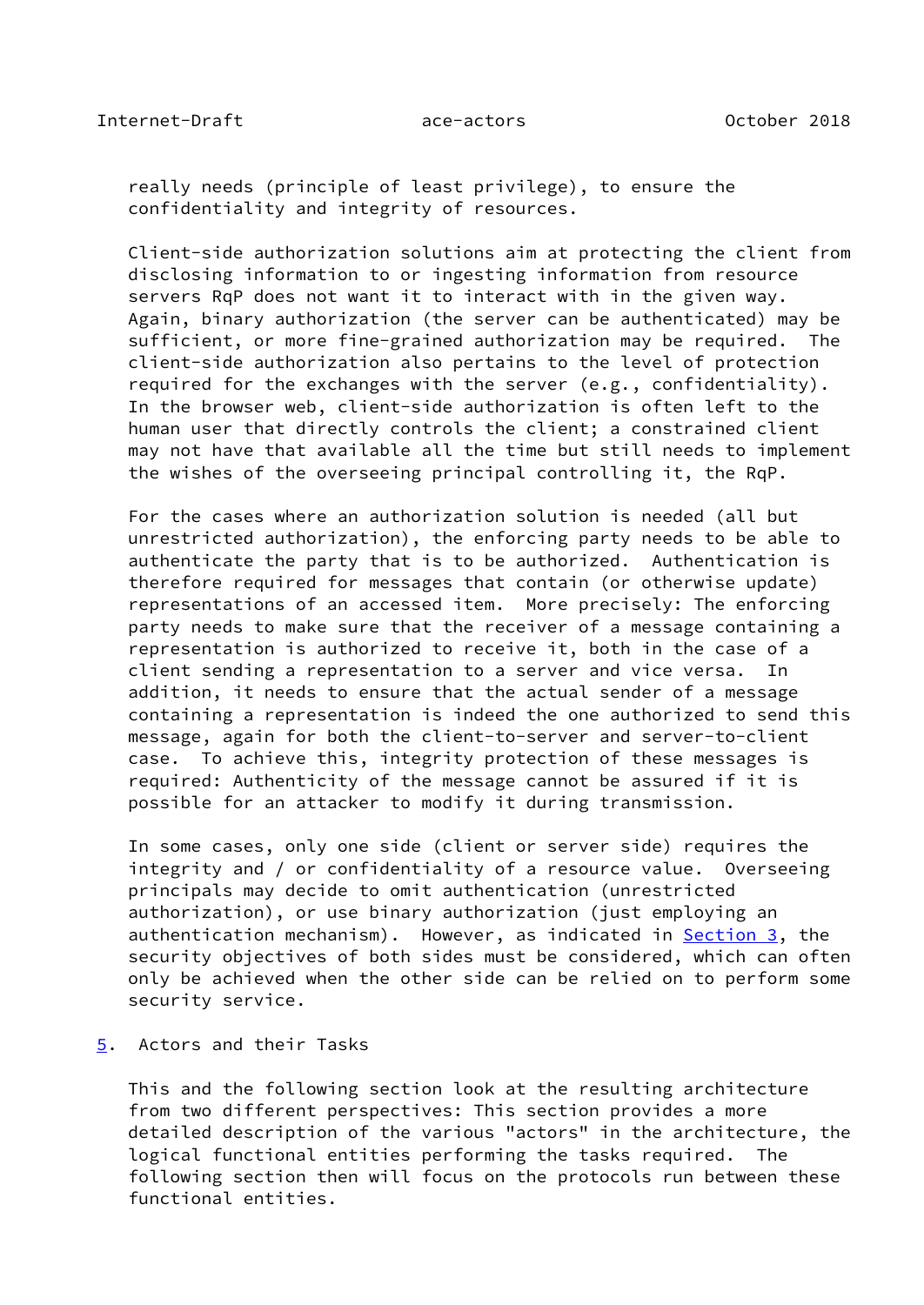#### <span id="page-18-1"></span>Internet-Draft ace-actors October 2018

 For the purposes of this document, an actor consists of a set of tasks and additionally has a security domain (client domain or server domain) and a level (constrained, principal, less-constrained). Tasks are assigned to actors according to their security domain and required level.

 Note that actors are a concept to understand the security requirements for constrained devices. The architecture of an actual solution might differ as long as the security requirements that derive from the relationship between the identified actors are considered. Several actors might share a single device or even be combined in a single piece of software. Interfaces between actors may be realized as protocols or be internal to such a piece of software.

<span id="page-18-0"></span>[5.1](#page-18-0). Constrained Level Actors

As described in the problem statement (see [Section 2\)](#page-5-0), either C or RS or both of them may be located on a constrained node. We therefore define that C and RS must be able to perform their tasks even if they are located on a constrained node. Thus, C and RS are considered to be Constrained Level Actors.

C performs the following tasks:

- o Communicate in a secure way (provide for confidentiality and integrity of messages), including access requests.
- o Validate that the RqP ("client-side") authorization information allows C to communicate with RS as a server for R (i.e., from C's point of view, RS is authorized as a server for the specific access to R).

RS performs the following tasks:

- o Communicate in a secure way (provide for confidentiality and integrity of messages), including responses to access requests.
- o Validate that the RO ("server-side") authorization information allows RS to grant C access to the requested resource as requested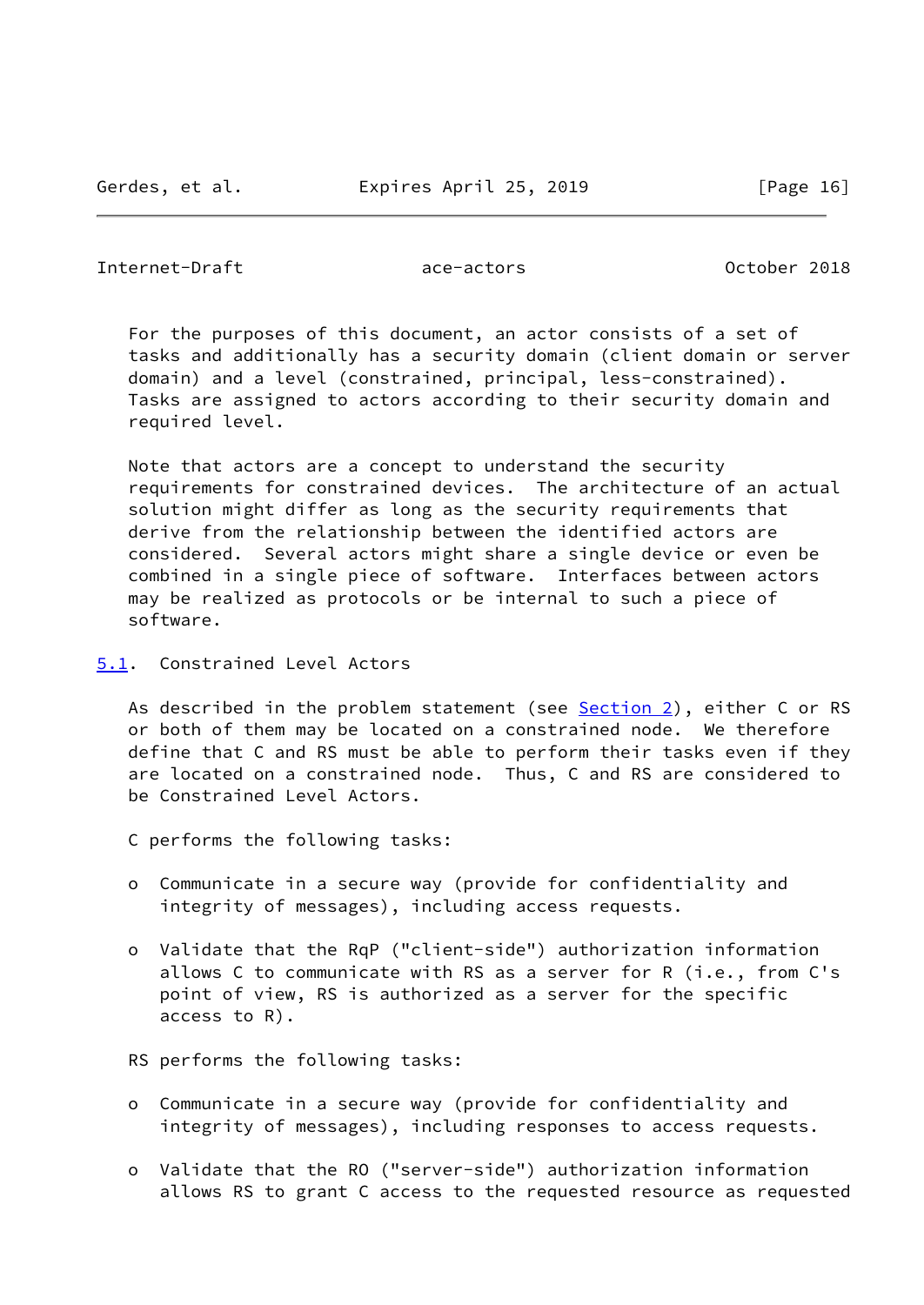(i.e., from RS' point of view, C is authorized as a client for the specific access to R).

 R is an item of interest such as a sensor or actuator value. R is considered to be part of RS and not a separate actor. The device on which RS is located might contain several resources controlled by different ROs. For simplicity of exposition, these resources are described as if they had separate RS.

| Expires April 25, 2019<br>Gerdes, et al. | [Page 17] |
|------------------------------------------|-----------|
|------------------------------------------|-----------|

<span id="page-19-1"></span>Internet-Draft ace-actors October 2018

 As C and RS do not necessarily know each other they might belong to different security domains.

(See Figure 8.)

 ------- -------- | C | -- requests resource ---> | RS | Constrained Level ------- <-- provides resource--- --------

Figure 8: Constrained Level Actors

#### <span id="page-19-0"></span>[5.2](#page-19-0). Principal Level Actors

 Our objective is that C and RS are under control of overseeing principals in the physical world, the Requesting Party (RqP) and the Resource Owner (RO) respectively. The overseeing principals decide about the security policies of their respective endpoints; each overseeing principal belongs to the same security domain as their endpoints.

 RqP is in charge of C, i.e. RqP specifies security policies for C, such as with whom C is allowed to communicate. By definition, C and RqP belong to the same security domain.

RqP must fulfill the following task:

o Configure for C authorization information for sources for R.

 RO is in charge of R and RS. RO specifies authorization policies for R and decides with whom RS is allowed to communicate. By definition, R, RS and RO belong to the same security domain.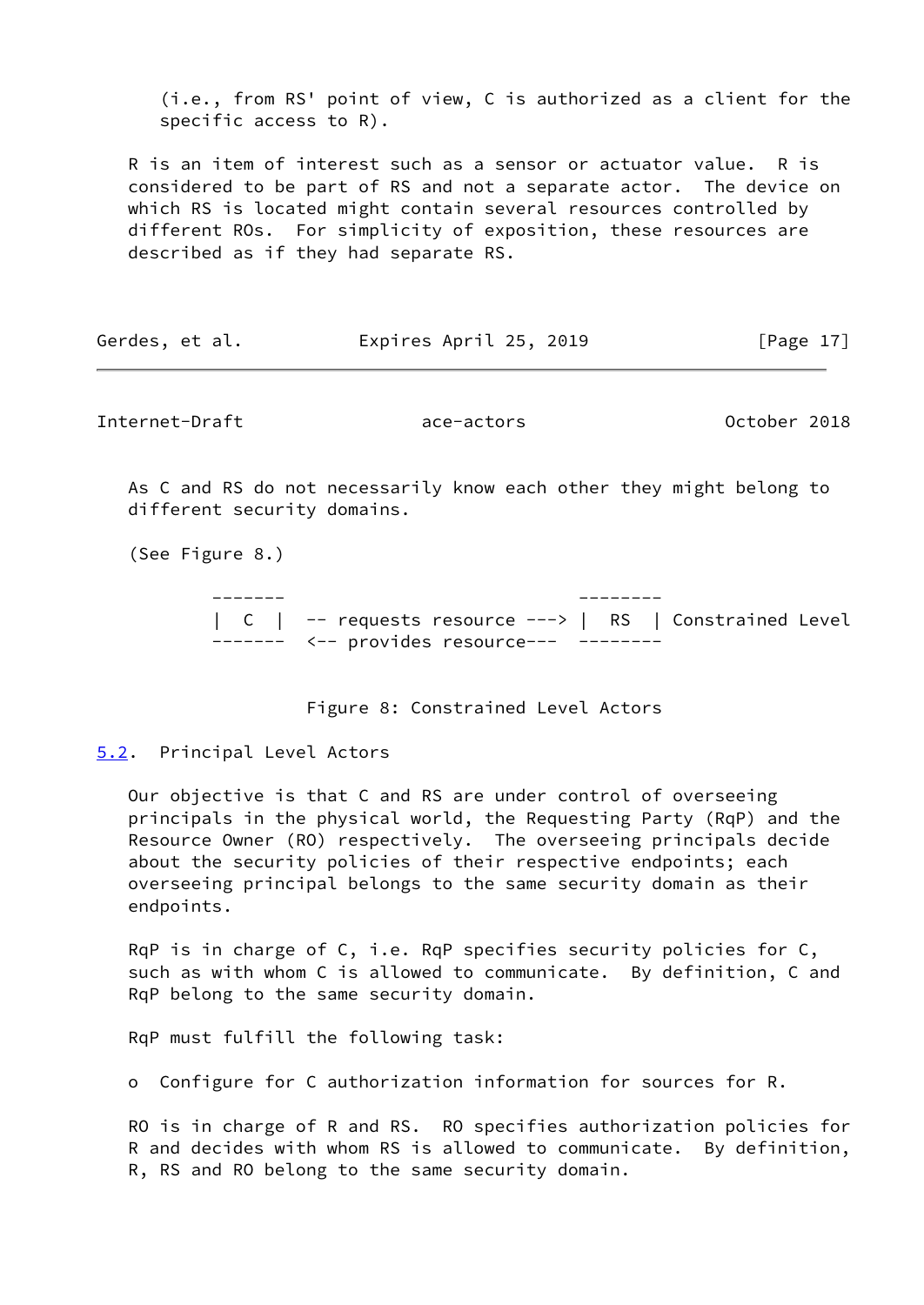RO must fulfill the following task:

o Configure for RS authorization information for accessing R.

(See Figure 2.)

<span id="page-20-0"></span>[5.3](#page-20-0). Less-Constrained Level Actors

 Constrained level actors can only fulfill a limited number of tasks and may not have network connectivity all the time. To relieve them from having to manage keys for numerous endpoints and conducting computationally intensive tasks, another level of complexity for actors is introduced (and, thus, a stricter limit on their constrainedness). An actor on the less-constrained level belongs to

| Gerdes, et al. | Expires April 25, 2019 | [Page 18] |
|----------------|------------------------|-----------|
|----------------|------------------------|-----------|

<span id="page-20-1"></span>Internet-Draft ace-actors October 2018

 the same security domain as its respective constrained level actor. They also have the same overseeing principal.

 The Client Authorization Server (CAS) belongs to the same security domain as C and RqP. CAS acts on behalf of RqP. It assists C in authenticating RS and determining if RS is an authorized server for R. CAS can do that because for C, CAS is the authority for claims about RS.

CAS performs the following tasks:

- o Vouch for the attributes of its clients.
- o Ascertain that C's overseeing principal (RqP) authorized AS to vouch for RS and provide keying material for it.
- o Provide revocation information concerning its clients (optional).
- o Obtain authorization information about RS from C's overseeing principal (RqP) and provide it to C.
- o Negotiate means for secure communication to communicate with C.

 The Authorization Server (AS) belongs to the same security domain as R, RS and RO. AS acts on behalf of RO. It supports RS by authenticating C and determining C's permissions on R. AS can do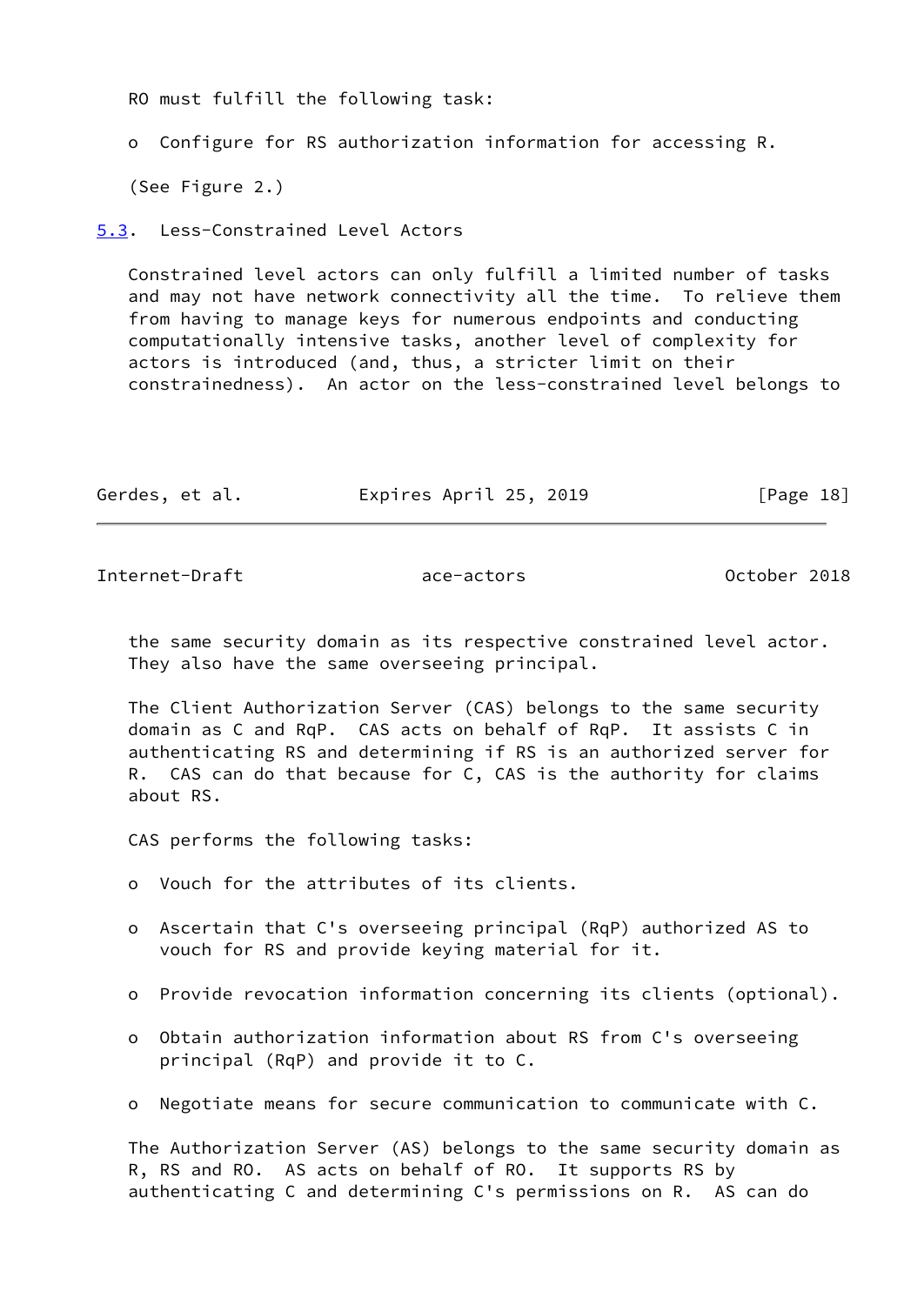that because for RS, AS is the authority for claims about C.

AS performs the following tasks:

- o Vouch for the attributes of its resource servers.
- o Ascertain that RS's overseeing principal (RO) authorized CAS to vouch for C and provide keying material for it.
- o Provide revocation information concerning its servers (optional).
- o Obtain authorization information about C from RS' overseeing principal (RO) and provide it to RS.
- o Negotiate means for secure communication to communicate with RS.

<span id="page-21-0"></span>[6](#page-21-0). Kinds of Protocols

 Devices on the less-constrained level potentially are more powerful than constrained level devices in terms of processing power, memory, non-volatile storage. This results in different characteristics for the protocols used on these levels.

| Gerdes, et al. | Expires April 25, 2019 | [Page 19] |
|----------------|------------------------|-----------|
|----------------|------------------------|-----------|

<span id="page-21-2"></span>Internet-Draft ace-actors October 2018

# <span id="page-21-1"></span>[6.1](#page-21-1). Constrained Level Protocols

 A protocol is considered to be on the constrained level if it is used between the actors C and RS which are considered to be constrained (see  $Section 5.1$ ). C and RS might not belong to the same security domain. Therefore, constrained level protocols need to work between different security domains.

 Commonly used Internet protocols can not in every case be applied to constrained environments. In some cases, tweaking and profiling is required. In other cases it is beneficial to define new protocols which were designed with the special characteristics of constrained environments in mind.

 On the constrained level, protocols need to address the specific requirements of constrained environments. Examples for protocols that consider these requirements is the transfer protocol CoAP (Constrained Application Protocol) [[RFC7252\]](https://datatracker.ietf.org/doc/pdf/rfc7252) and the Datagram Transport Layer Security Protocol (DTLS) [\[RFC6347](https://datatracker.ietf.org/doc/pdf/rfc6347)] which can be used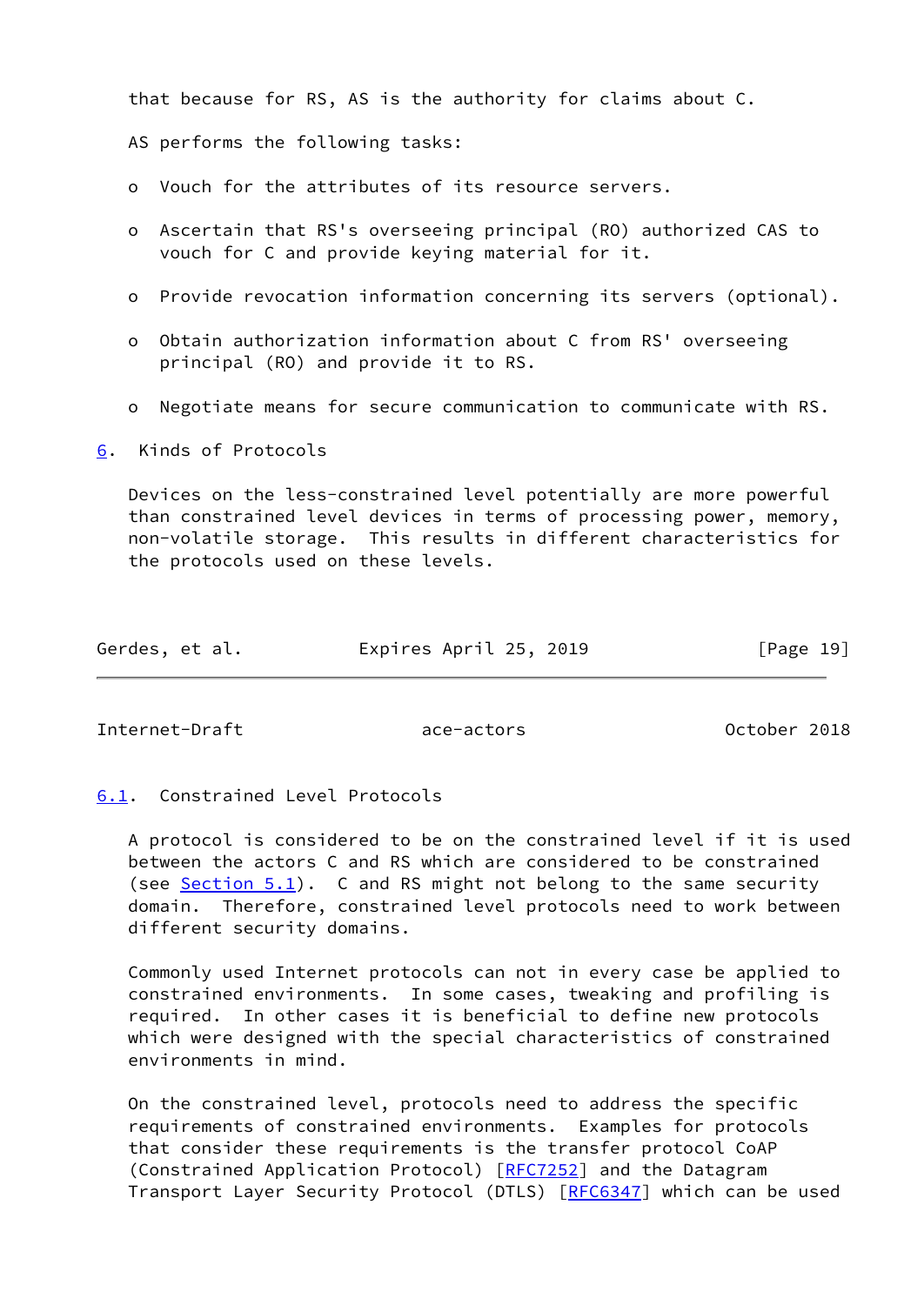for channel security.

 Constrained devices have only limited storage space and thus cannot store large numbers of keys. This is especially important because constrained networks are expected to consist of thousands of nodes. Protocols on the constrained level should keep this limitation in mind.

<span id="page-22-0"></span>[6.1.1](#page-22-0). Cross Level Support Protocols

 We refer to protocols that operate between a constrained device and its corresponding less-constrained device as cross-level support protocols. Protocols used between C and CAS or RS and AS are therefore support protocols.

 Support protocols must consider the limitations of their constrained endpoint and therefore belong to the constrained level protocols.

<span id="page-22-1"></span>[6.2](#page-22-1). Less-Constrained Level Protocols

 A protocol is considered to be on the less-constrained level if it is used between the actors CAS and AS. CAS and AS might belong to different security domains.

On the less-constrained level, HTTP [\[RFC7230](https://datatracker.ietf.org/doc/pdf/rfc7230)] and Transport Layer Security (TLS) [\[RFC8246](https://datatracker.ietf.org/doc/pdf/rfc8246)] can be used alongside or instead of CoAP and DTLS. Moreover, existing security solutions for authentication and authorization such as the OAuth web authorization framework [\[RFC6749](https://datatracker.ietf.org/doc/pdf/rfc6749)] and Kerberos [\[RFC4120](https://datatracker.ietf.org/doc/pdf/rfc4120)] can likely be used without modifications and

| Expires April 25, 2019<br>Gerdes, et al. | [Page 20] |
|------------------------------------------|-----------|
|------------------------------------------|-----------|

<span id="page-22-3"></span>Internet-Draft ace-actors October 2018

 the less-constrained layer is assumed to impose no constraints that would inhibit the traditional deployment/use of, e.g., a Public Key Infrastructure (PKI).

<span id="page-22-2"></span>[7](#page-22-2). Elements of a Solution

 Without anticipating specific solutions, the following considerations may be helpful in discussing them.

<span id="page-22-4"></span>[7.1](#page-22-4). Authorization

The core problem we are trying to solve is authorization. The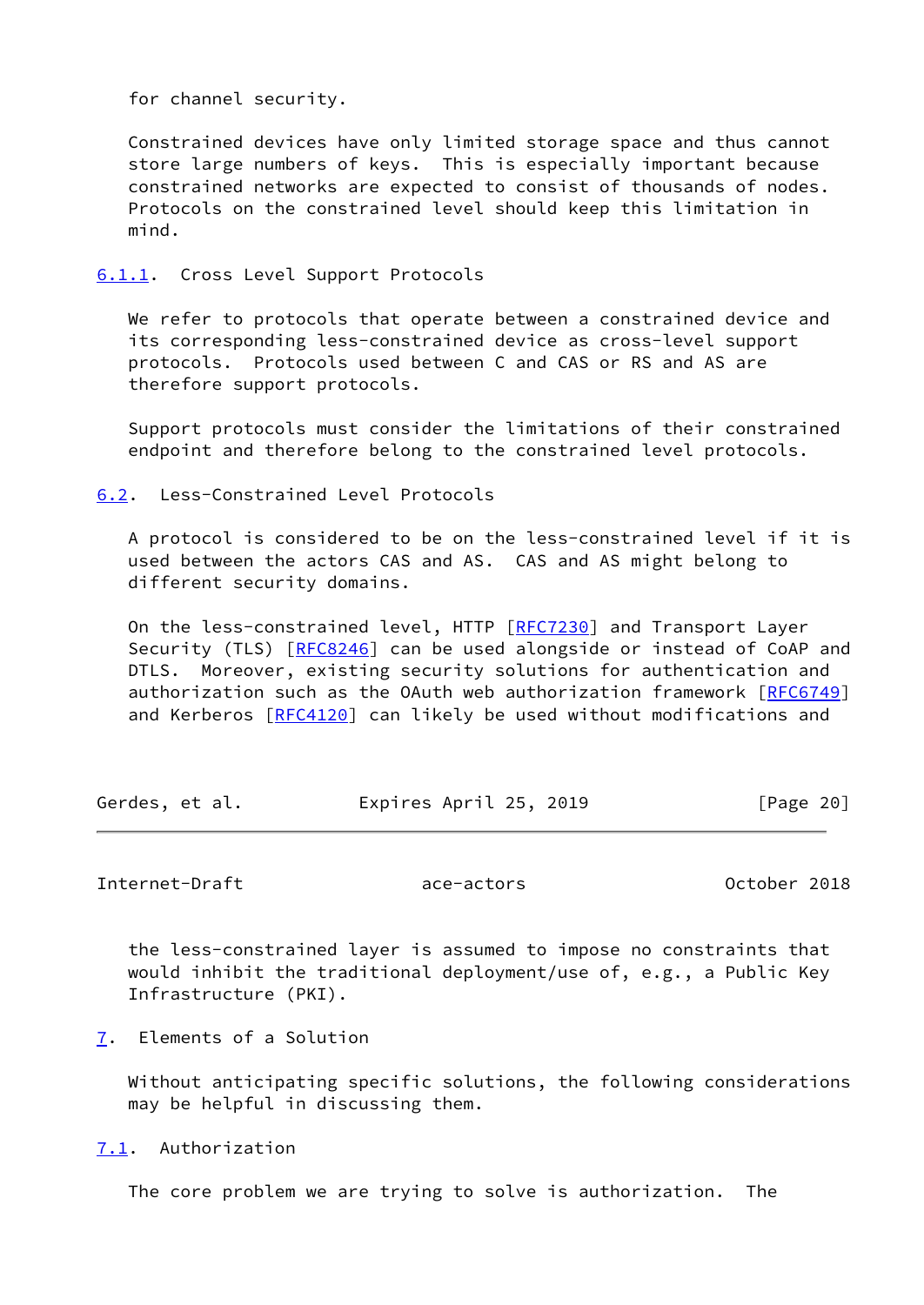following problems related to authorization need to be addressed:

- o AS needs to transfer authorization information to RS and CAS needs to transfer authorization information to C.
- o The transferred authorization information needs to follow a defined format and encoding, which must be efficient for constrained devices, considering size of authorization information and parser complexity.
- o C and RS need to be able to verify the authenticity of the authorization information they receive. C must ascertain that the authorization information stems from a CAS that was authorized by RqP, RS must validate that the authorization information stems from an AS that was authorized by RO.
- o Some applications may require the confidentiality of authorization information. It then needs to be encrypted between CAS and C and AS and RS, respectively.
- o C and RS must be able to check the freshness of the authorization information and determine for how long it is supposed to be valid.
- o The RS needs to enforce the authorization decisions of the AS, while C needs to abide with the authorization decisions of the CAS. The authorization information might require additional policy evaluation (such as matching against local access control lists, evaluating local conditions). The required "policy evaluation" at the constrained actors needs to be adapted to the capabilities of the devices implementing them.
- o Finally, as is indicated in the previous bullet, for a particular authorization decision there may be different kinds of authorization information needed, and these pieces of information may be transferred to C and RS at different times and in different ways prior to or during the client request.

| Gerdes, et al. | Expires April 25, 2019 | [Page 21] |
|----------------|------------------------|-----------|
|----------------|------------------------|-----------|

<span id="page-23-1"></span>Internet-Draft ace-actors October 2018

# <span id="page-23-0"></span>[7.2](#page-23-0). Authentication

 The following problems need to be addressed, when considering authentication: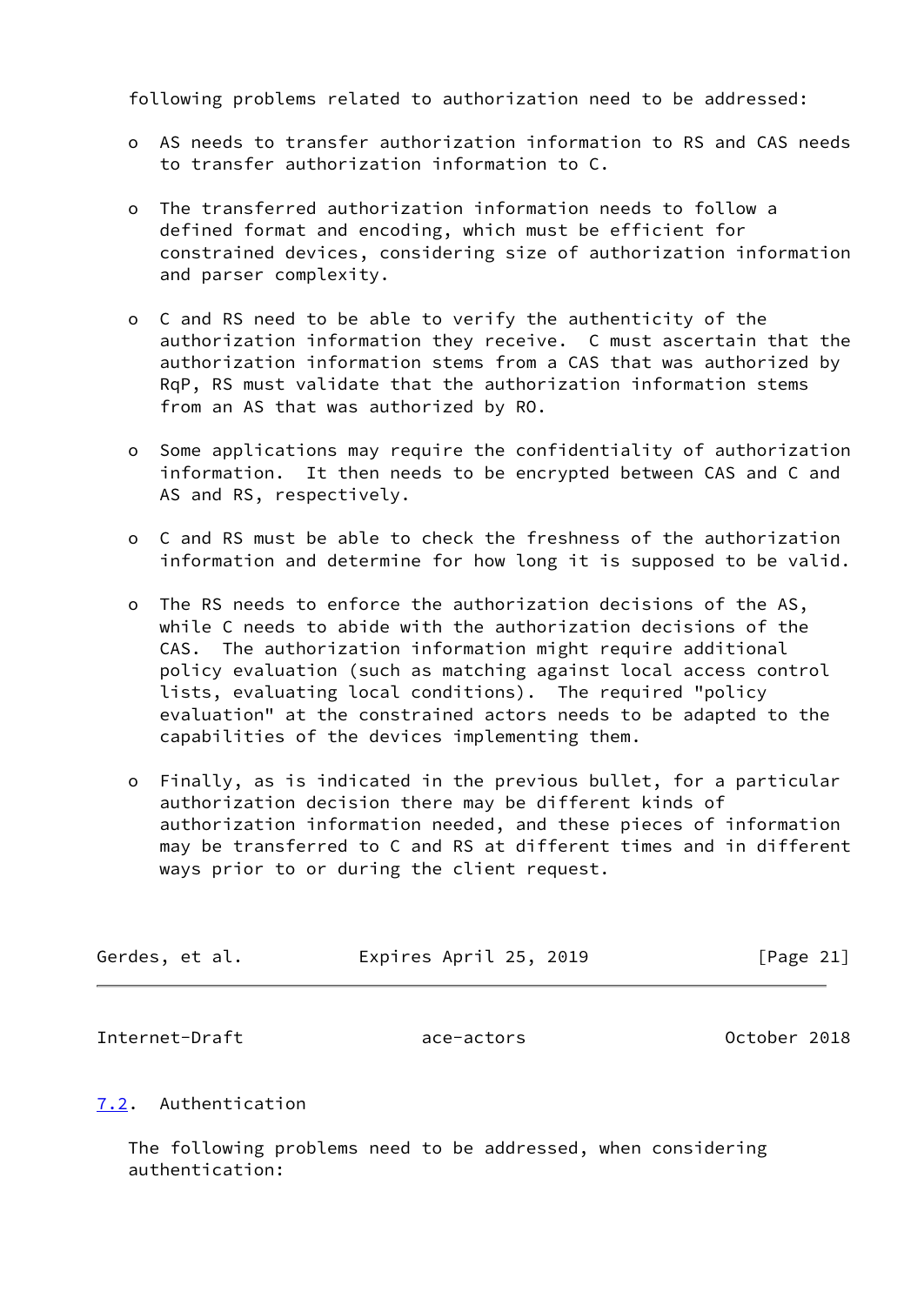- o RS needs to authenticate AS in the sense that it must be certain that it communicates with an AS that was authorized by RO, C needs to authenticate CAS in the sense that it must be certain that it communicates with a CAS that was authorized by RqP, to ensure that the authorization information and related data comes from the correct source.
- o C must securely have obtained keying material to communicate with its CAS that is up to date and that is updated if necessary. RS must securely have obtained keying material to communicate with AS that is up to date and that is updated if necessary.
- o CAS and AS may need to authenticate each other, both to perform the required business logic and to ensure that CAS gets security information related to the resources from the right source.
- o In some use cases RS needs to authenticate some property of C, in order to map it to the relevant authorization information.
- o C may need to authenticate RS, in order to ensure that it is interacting with the right resources.
- o CAS and AS need to authenticate their communication partner (C or RS), in order to ensure it serves the correct device. If C and AS vouch for keying material or certain attributes of their respective constrained devices, they must ascertain that the devices actually currently have this keying material or these attributes.

# <span id="page-24-0"></span>[7.3](#page-24-0). Communication Security

 There are different alternatives to provide communication security, and the problem here is to choose the optimal one for each scenario. We list the available alternatives:

o Session-based security at transport layer such as DTLS [[RFC6347](https://datatracker.ietf.org/doc/pdf/rfc6347)] offers security, including integrity and confidentiality protection, for the whole application layer exchange. However, DTLS may not provide end-to-end security over multiple hops. Another problem with DTLS is the cost of the handshake protocol, which may be too expensive for constrained devices especially in terms of memory and power consumption for message transmissions.

| Gerdes, et al. | Expires April 25, 2019 | [Page 22] |
|----------------|------------------------|-----------|

<span id="page-24-1"></span>Internet-Draft ace-actors October 2018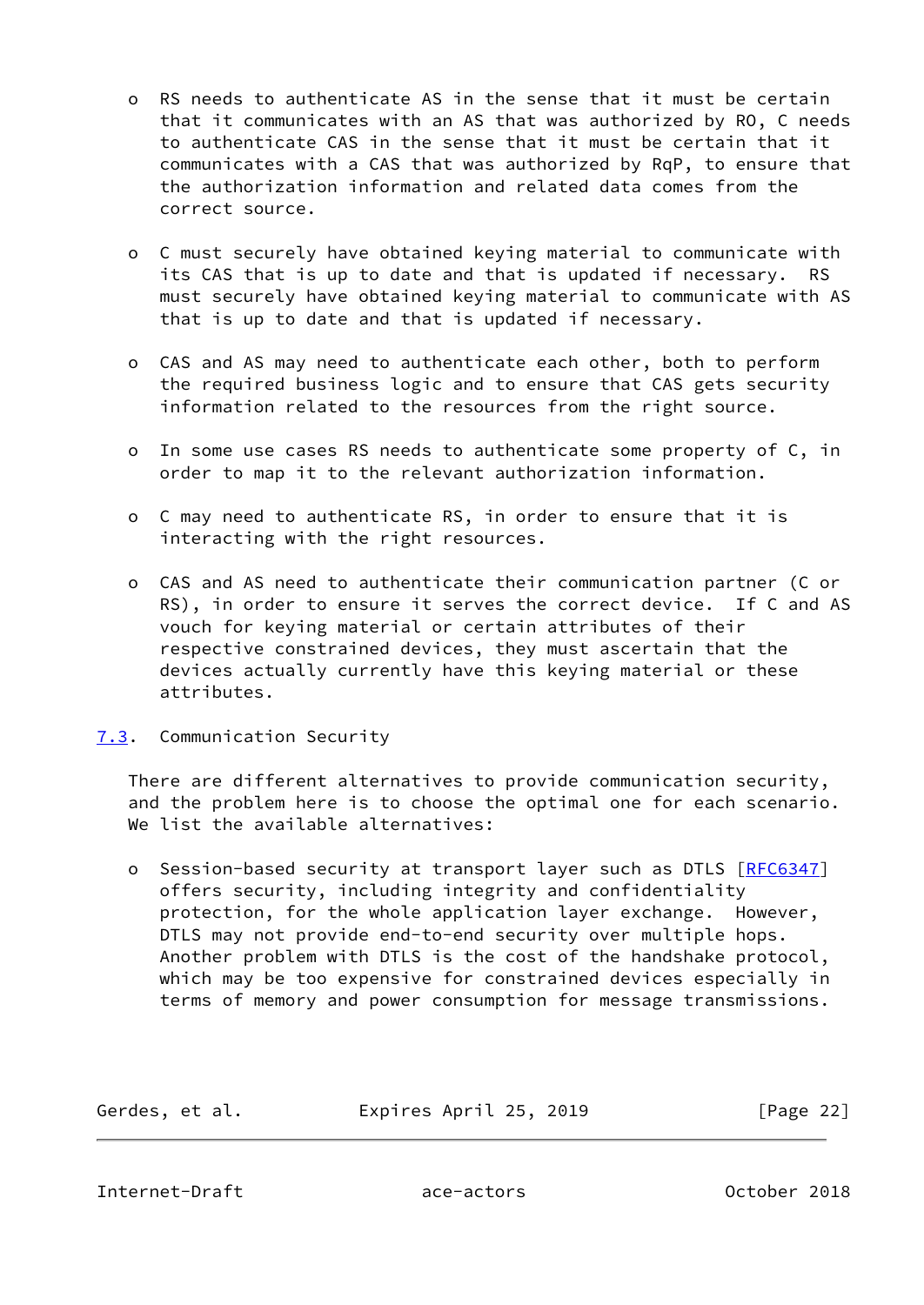- o An alternative is object security at application layer, for instance using [[I-D.ietf-core-object-security\]](#page-31-3). Secure objects can be stored or cached in network nodes and provide security for a more flexible communication model such as publish/subscribe (compare e.g. CoRE Mirror Server [\[I-D.ietf-core-coap-pubsub\]](#page-31-4)). A problem with object security is that it can not provide confidentiality for the message headers.
- o Hybrid solutions using both session-based and object security are also possible. An example of a hybrid is where authorization information and cryptographic keys are provided by AS in the format of secure data objects, but where the resource access is protected by session-based security.

#### <span id="page-25-0"></span>[7.4](#page-25-0). Cryptographic Keys

 With respect to cryptographic keys, we see the following problems that need to be addressed:

#### Symmetric vs Asymmetric Keys

 We need keys both for protection of resource access and for protection of transport of authentication and authorization information. It may be necessary to support solutions that require the use of asymmetric keys as well as ones that get by with symmetric keys, in both cases. There are classes of devices that can easily perform symmetric cryptography, but consume considerably more time/battery for asymmetric operations. On the other hand asymmetric cryptography has benefits such as in terms of deployment.

#### Key Establishment

 How are the corresponding cryptographic keys established? Considering [Section 7.1](#page-22-4) there must be a mapping between these keys and the authorization information, at least in the sense that AS must be able to specify a unique client identifier which RS can verify (using an associated key). One of the use cases of [[RFC7744\]](https://datatracker.ietf.org/doc/pdf/rfc7744) describes spontaneous change of access policies - such as giving a hitherto unknown client the right to temporarily unlock your house door. In this case C is not previously known to RS and a key must be provisioned by AS.

# Revocation and Expiration

 How are keys replaced and how is a key that has been compromised revoked in a manner that reaches all affected parties, also keeping in mind scenarios with intermittent connectivity?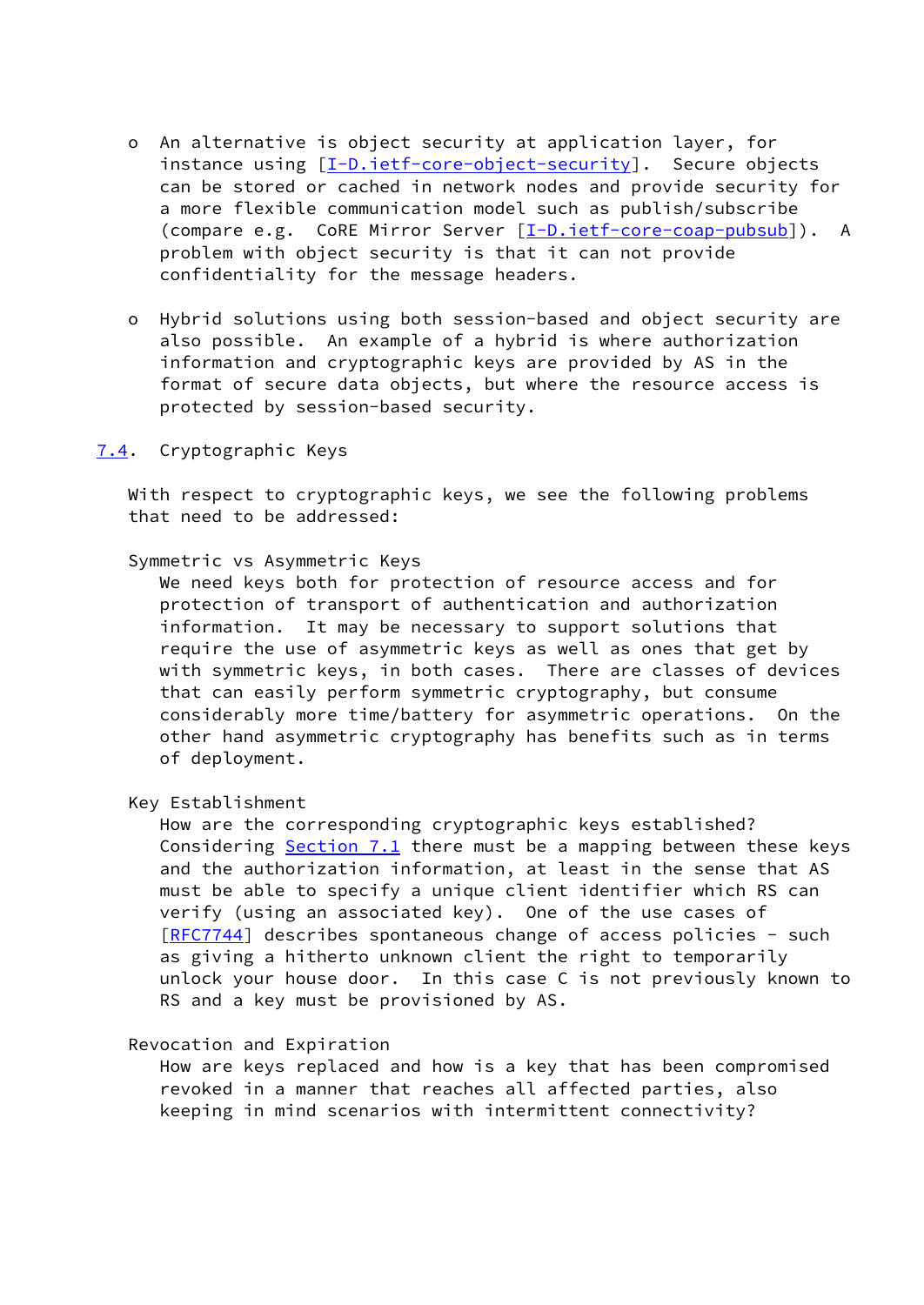#### <span id="page-26-1"></span>Internet-Draft ace-actors October 2018

#### <span id="page-26-0"></span>[8](#page-26-0). Assumptions and Requirements

 In this section we list a set of candidate assumptions and requirements to make the problem description in the previous sections more concise and precise. Note that many of these assumptions and requirements are targeting specific solutions and not the architecture itself.

<span id="page-26-2"></span>[8.1](#page-26-2). Constrained Devices

- o C and/or RS may be constrained in terms of power, processing, communication bandwidth, memory and storage space, and moreover:
	- \* unable to manage complex authorization policies
	- \* unable to manage a large number of secure connections
	- \* without user interface
	- \* without constant network connectivity
	- \* unable to precisely measure time
	- \* required to save on wireless communication due to high power consumption
- o CAS and AS are not assumed to be constrained devices.
- o All devices under consideration can process symmetric cryptography without incurring an excessive performance penalty.
- o Public key cryptography requires additional resources (such as RAM, ROM, power, specialized hardware).
- o A solution will need to consider support for a simple scheme for expiring authentication and authorization information on devices which are unable to measure time (cf. [Section 9.2](#page-30-0)).
- <span id="page-26-3"></span>[8.2](#page-26-3). Server-side Authorization
	- o RS enforces authorization for access to a resource based on credentials presented by C, the requested resource, the REST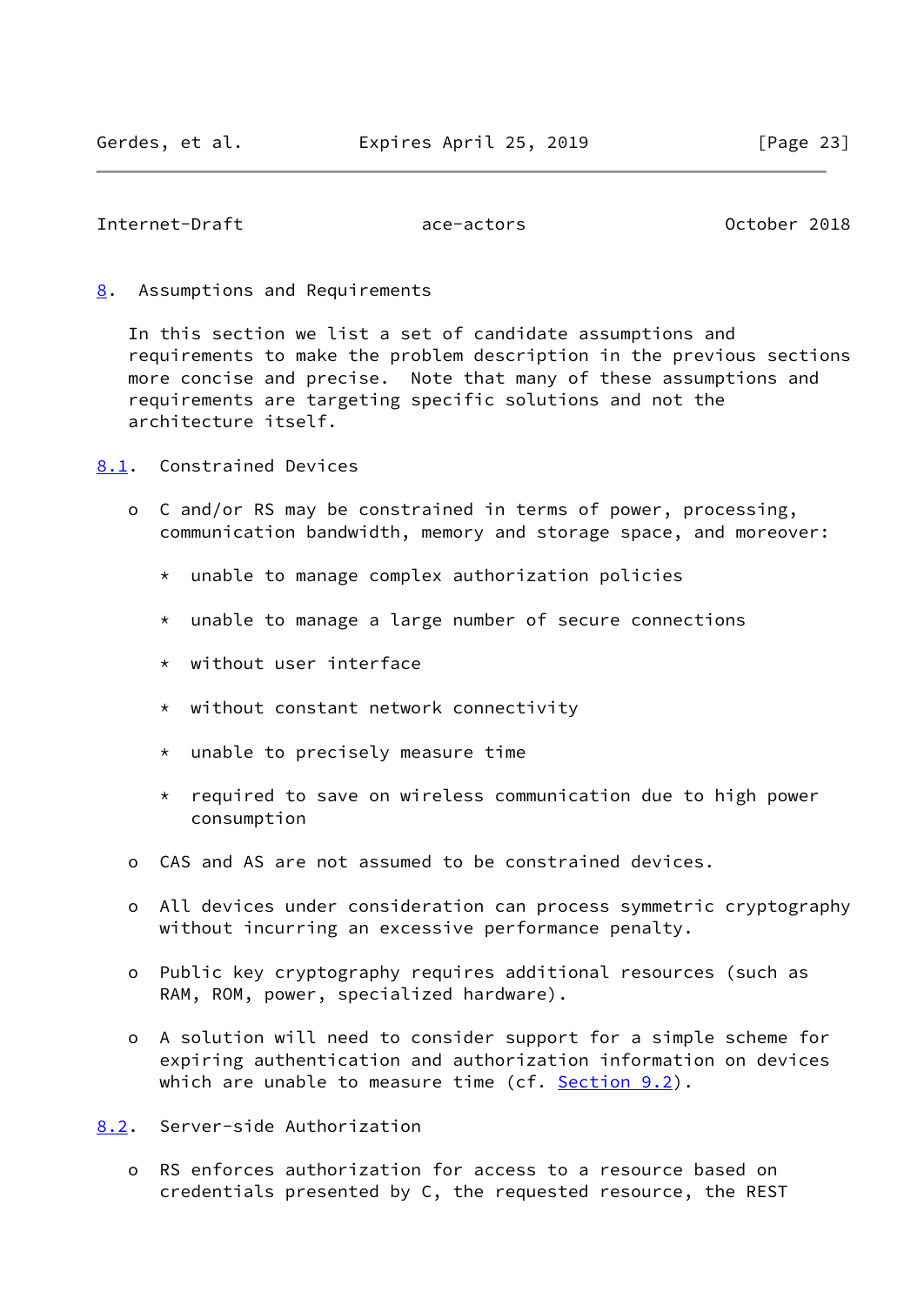method, and local context in RS at the time of the request, or on any subset of this information.

o The authorization decision is enforced by RS.

| Gerdes, et al. | Expires April 25, 2019 | [Page 24] |
|----------------|------------------------|-----------|

<span id="page-27-1"></span>Internet-Draft ace-actors October 2018

- $*$  RS needs to have authorization information in order to verify that C is allowed to access the resource as requested.
- \* RS needs to make sure that it provides resource access only to authorized clients.
- o Apart from authorization for access to a resource, authorization may also be required for access to information about a resource (for instance, resource descriptions).
- <span id="page-27-0"></span>[8.3](#page-27-0). Client-side Authorization Information
	- o C enforces client-side authorization by protecting its requests to RS and by authenticating results from RS, making use of decisions and policies as well as keying material provided by CAS.
- <span id="page-27-2"></span>[8.4](#page-27-2). Resource Access
	- o Resources are accessed in a RESTful manner using methods such as GET, PUT, POST, DELETE.
	- o By default, the resource request needs to be integrity protected and may be encrypted end-to-end from C to RS. It needs to be possible for RS to detect a replayed request.
	- o By default, the response to a request needs to be integrity protected and may be encrypted end-to-end from RS to C. It needs to be possible for C to detect a replayed response.
	- o RS needs to be able to verify that the request comes from an authorized client.
	- o C needs to be able to verify that the response to a request comes from the intended RS.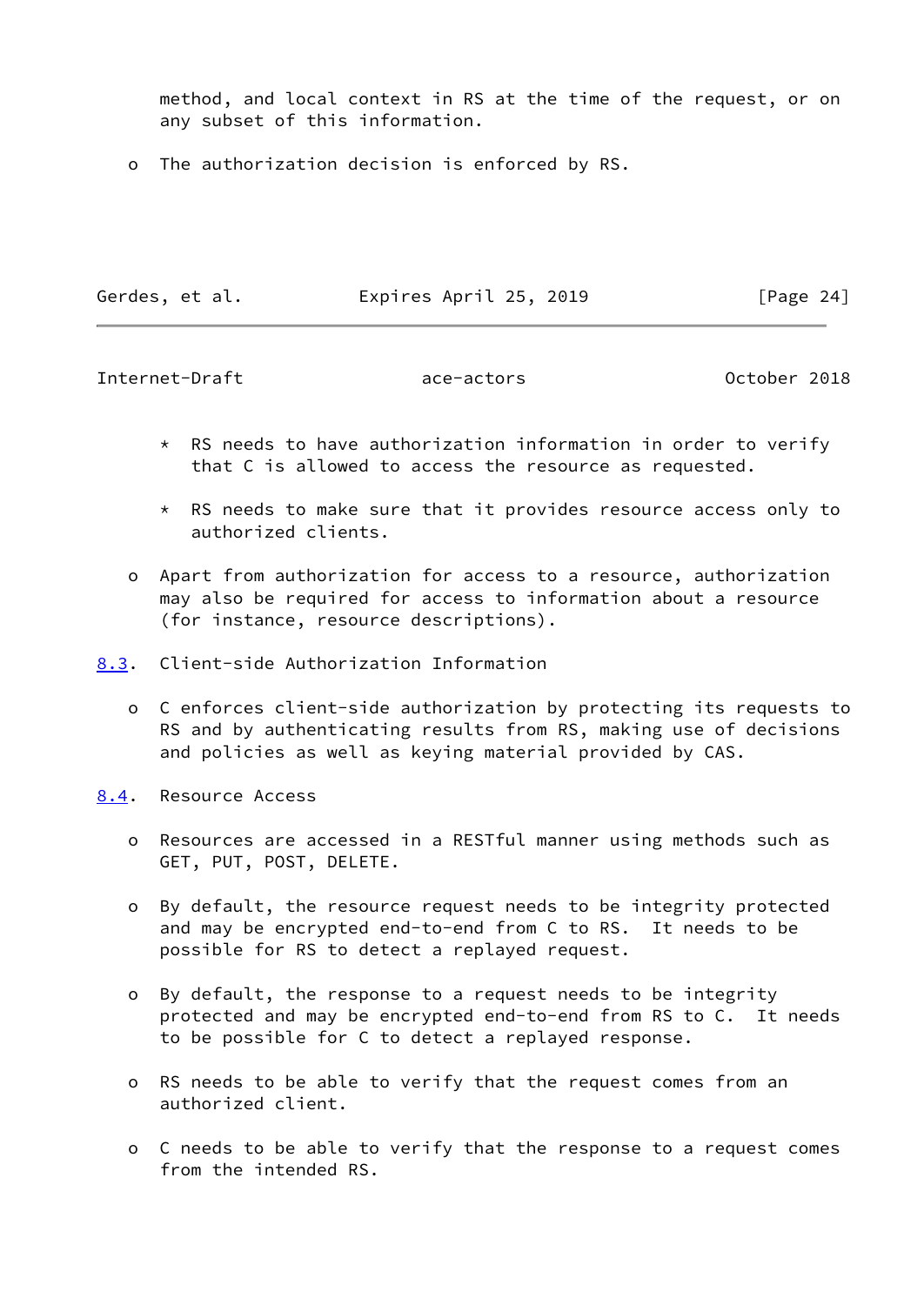o There may be resources whose access need not be protected (e.g. for discovery of the responsible AS).

<span id="page-28-0"></span>[8.5](#page-28-0). Keys and Cipher Suites

- o A constrained node and its authorization manager (i.e., RS and AS, and C and CAS) have established cryptographic keys. For example, they share a secret key or each have the other's public key.
- o The transfer of authorization information is protected with symmetric and/or asymmetric keys.

| Gerdes, et al. | Expires April 25, 2019 | [Page 25] |
|----------------|------------------------|-----------|
|----------------|------------------------|-----------|

<span id="page-28-2"></span>Internet-Draft ace-actors October 2018

- o The access request/response is protected with symmetric and/or asymmetric keys.
- o There must be a mechanism for RS to establish the necessary key(s) to verify and decrypt the request and to protect the response.
- o There must be a mechanism for C to establish the necessary key(s) to protect the request and to verify and decrypt the response.
- o There must be a mechanism for C to obtain the supported cipher suites of a RS.

<span id="page-28-1"></span>[8.6](#page-28-1). Network Considerations

- o A solution will need to consider network overload due to avoidable communication of a constrained node with its authorization manager (C with CAS, RS with AS).
- o A solution will need to consider network overload by compact authorization information representation.
- o A solution may want to optimize the case where authorization information does not change often.
- o A solution should combine the mechanisms for providing authentication and authorization information to the client and RS where possible.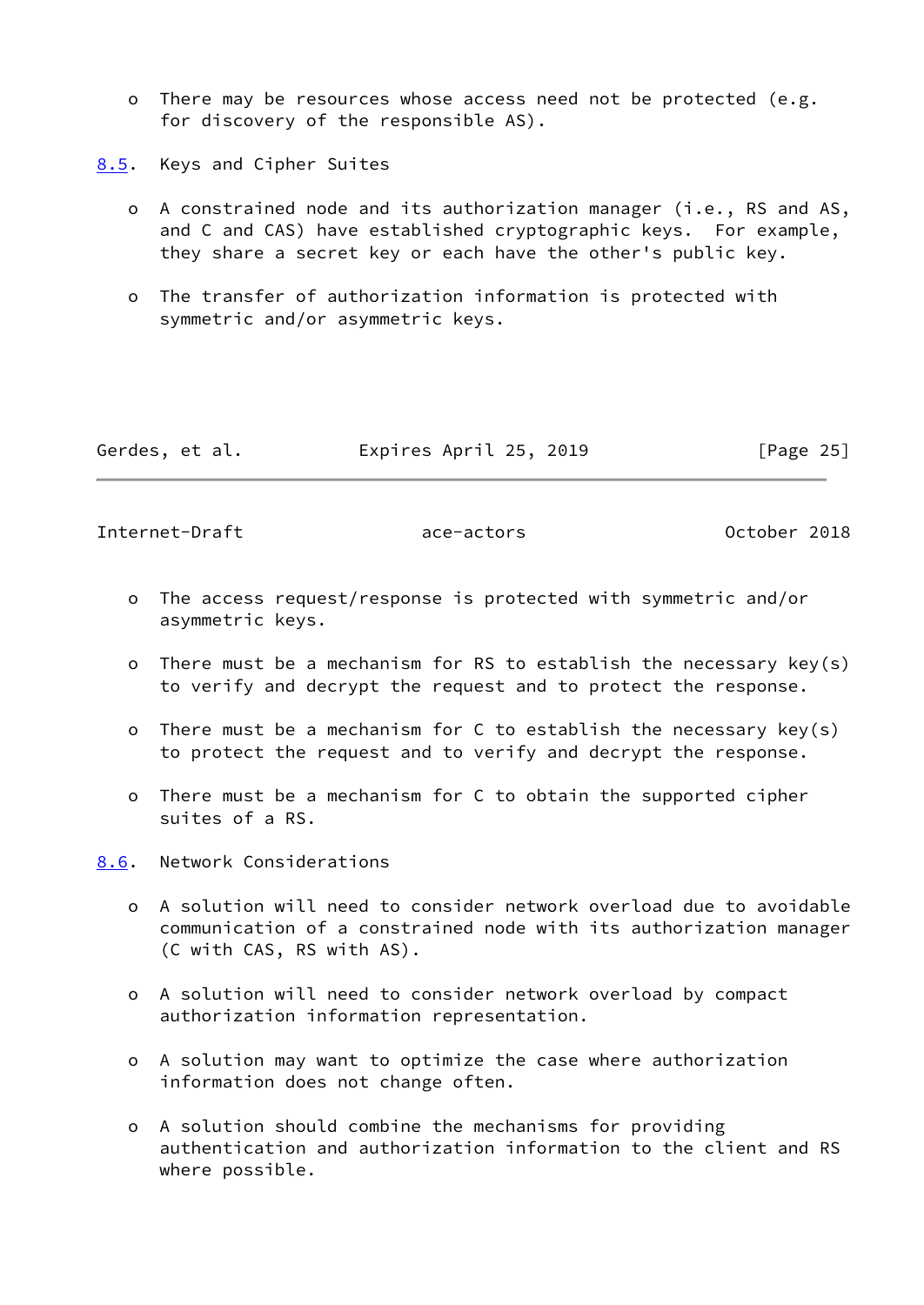- o A solution may consider support for an efficient mechanism for providing authorization information to multiple RSs, for example when multiple entities need to be configured or change state.
- <span id="page-29-0"></span>[9](#page-29-0). Security Considerations

 This document discusses authorization-related tasks for constrained environments and describes how these tasks can be mapped to actors in the architecture.

 In this section we focus on specific security aspects related to authorization in constrained-node networks. [Section](https://datatracker.ietf.org/doc/pdf/rfc7252#section-11.6) 11.6 of  [\[RFC7252\]](https://datatracker.ietf.org/doc/pdf/rfc7252#section-11.6), "Constrained node considerations", discusses implications of specific constraints on the security mechanisms employed. A wider view of security in constrained-node networks is provided in [\[I-D.irtf-t2trg-iot-seccons\]](#page-31-5).

Gerdes, et al. Expires April 25, 2019 [Page 26]

<span id="page-29-2"></span>Internet-Draft ace-actors October 2018

<span id="page-29-1"></span>**[9.1](#page-29-1).** Physical Attacks on Sensor and Actuator Networks

 The focus of this work is on constrained-node networks consisting of connected constrained devices such as sensors and actuators. The main function of such devices is to interact with the physical world by gathering information or performing an action. We now discuss attacks performed with physical access to such devices.

The main threats to sensors and actuator networks are:

- o Unauthorized access to data to and from sensors and actuators, including eavesdropping and manipulation of data.
- o Denial-of-service making the sensor/actuator unable to perform its intended task correctly.

 A number of attacks can be made with physical access to a device including probing attacks, timing attacks, power attacks, etc. However, with physical access to a sensor or actuator device it is possible to directly perform attacks equivalent of eavesdropping, manipulating data or denial of service. These attacks are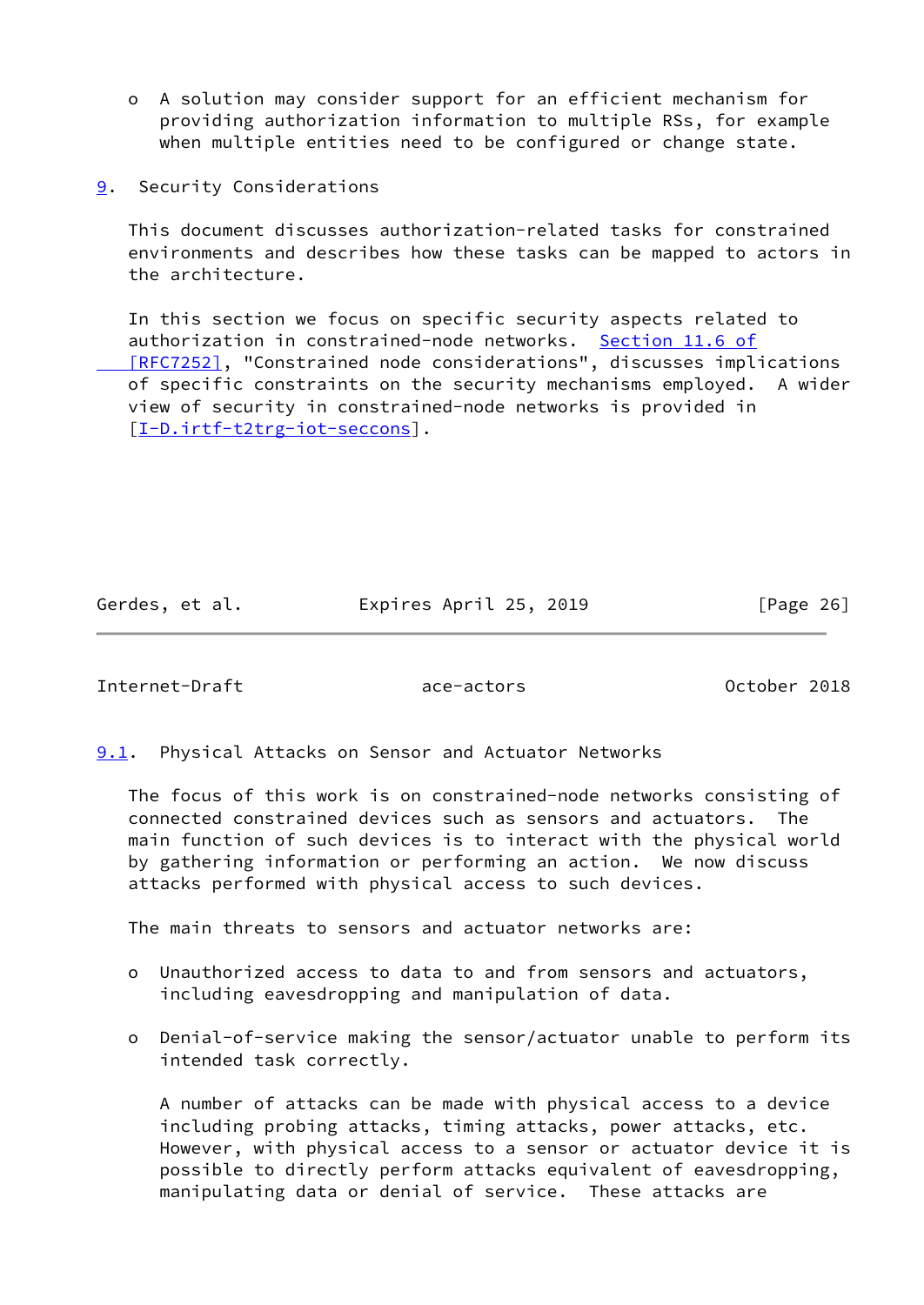possible by having physical access to the device, since the assets are related to the physical world. Moreover, this kind of attacks are in many cases straightforward (requires no special competence or tools, low cost given physical access, etc). If an attacker has full physical access to a sensor or actuator device, then much of the security functionality elaborated in this draft may not be effective to protect the asset during the physical attack.

#### <span id="page-30-0"></span>[9.2](#page-30-0). Clocks and Time Measurements

 Measuring time and keeping wall-clock time with certain accuracy is important to achieve certain security properties, for example to determine whether keying material an access token, or some other assertion, is valid. The required level of accuracy may differ for different applications.

 Dynamic authorization in itself requires the ability to handle expiry or revocation of authorization decisions or to distinguish new authorization decisions from old.

 For certain categories of devices we can assume that there is an internal clock which is sufficiently accurate to handle the time measurement requirements. If RS continuously measures time and can connect directly to AS, this relationship can be used to update RS in terms of time, removing some uncertainty, as well as to directly provide revocation information, removing authorizations that are no longer desired.

| Gerdes, et al. | Expires April 25, 2019 | [Page 27] |
|----------------|------------------------|-----------|
|                |                        |           |

<span id="page-30-2"></span>Internet-Draft ace-actors October 2018

 If RS continuously measures time but can't connect to AS or another trusted source of time, time drift may have to be accepted and it may be harder to manage revocation. However, RS may still be able to handle short lived access rights within some margins, by measuring the time since arrival of authorization information or request.

 Some categories of devices in scope may be unable to measure time with any accuracy (e.g. because of sleep cycles). This category of devices is not suitable for the use cases which require measuring validity of assertions and authorizations in terms of absolute time such as TLS certificates but require a mechanism that is specifically designed for them.

<span id="page-30-1"></span>[10.](#page-30-1) IANA Considerations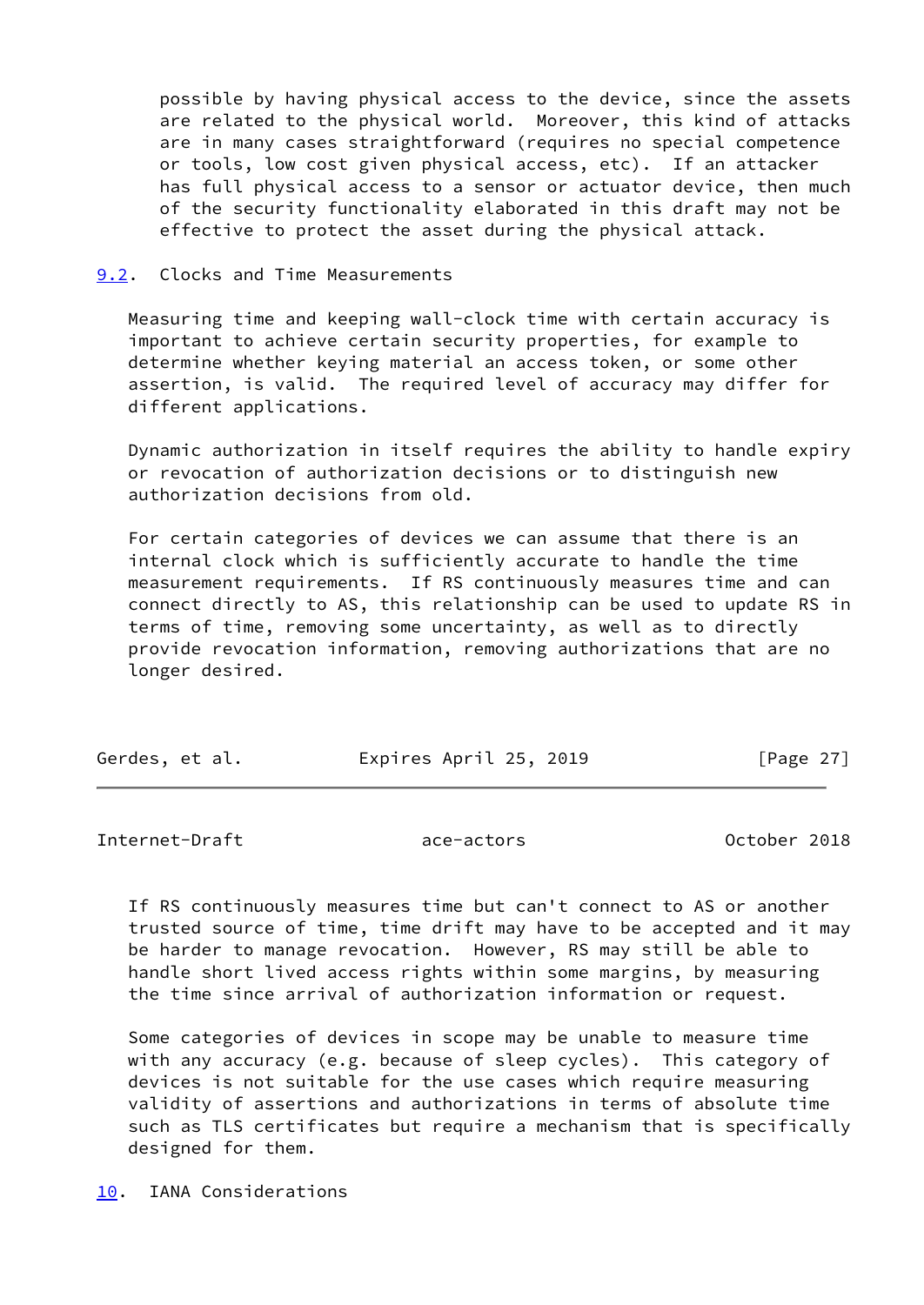This document has no actions for IANA.

#### <span id="page-31-0"></span>[11.](#page-31-0) Informative References

#### <span id="page-31-6"></span>[HUM14delegation]

 Hummen, R., Shafagh, H., Raza, S., Voigt, T., and K. Wehrle, "Delegation-based Authentication and Authorization for the IP-based Internet of Things", 11th IEEE International Conference on Sensing, Communication, and Networking (SECON'14), June 30 - July 3, 2014.

### <span id="page-31-1"></span>[I-D.hardjono-oauth-umacore]

 Hardjono, T., Maler, E., Machulak, M., and D. Catalano, "User-Managed Access (UMA) Profile of OAuth 2.0", [draft](https://datatracker.ietf.org/doc/pdf/draft-hardjono-oauth-umacore-14) [hardjono-oauth-umacore-14](https://datatracker.ietf.org/doc/pdf/draft-hardjono-oauth-umacore-14) (work in progress), January 2016.

<span id="page-31-4"></span>[I-D.ietf-core-coap-pubsub]

 Koster, M., Keranen, A., and J. Jimenez, "Publish- Subscribe Broker for the Constrained Application Protocol (CoAP)", [draft-ietf-core-coap-pubsub-05](https://datatracker.ietf.org/doc/pdf/draft-ietf-core-coap-pubsub-05) (work in progress), July 2018.

<span id="page-31-3"></span>[I-D.ietf-core-object-security]

 Selander, G., Mattsson, J., Palombini, F., and L. Seitz, "Object Security for Constrained RESTful Environments (OSCORE)", [draft-ietf-core-object-security-15](https://datatracker.ietf.org/doc/pdf/draft-ietf-core-object-security-15) (work in progress), August 2018.

| Gerdes, et al. | Expires April 25, 2019 | [Page 28] |
|----------------|------------------------|-----------|
|----------------|------------------------|-----------|

Internet-Draft ace-actors October 2018

<span id="page-31-5"></span> [I-D.irtf-t2trg-iot-seccons] Garcia-Morchon, O., Kumar, S., and M. Sethi, "State-of the-Art and Challenges for the Internet of Things Security", [draft-irtf-t2trg-iot-seccons-15](https://datatracker.ietf.org/doc/pdf/draft-irtf-t2trg-iot-seccons-15) (work in progress), May 2018.

<span id="page-31-2"></span>[REST] Fielding, R. and R. Taylor, "Principled design of the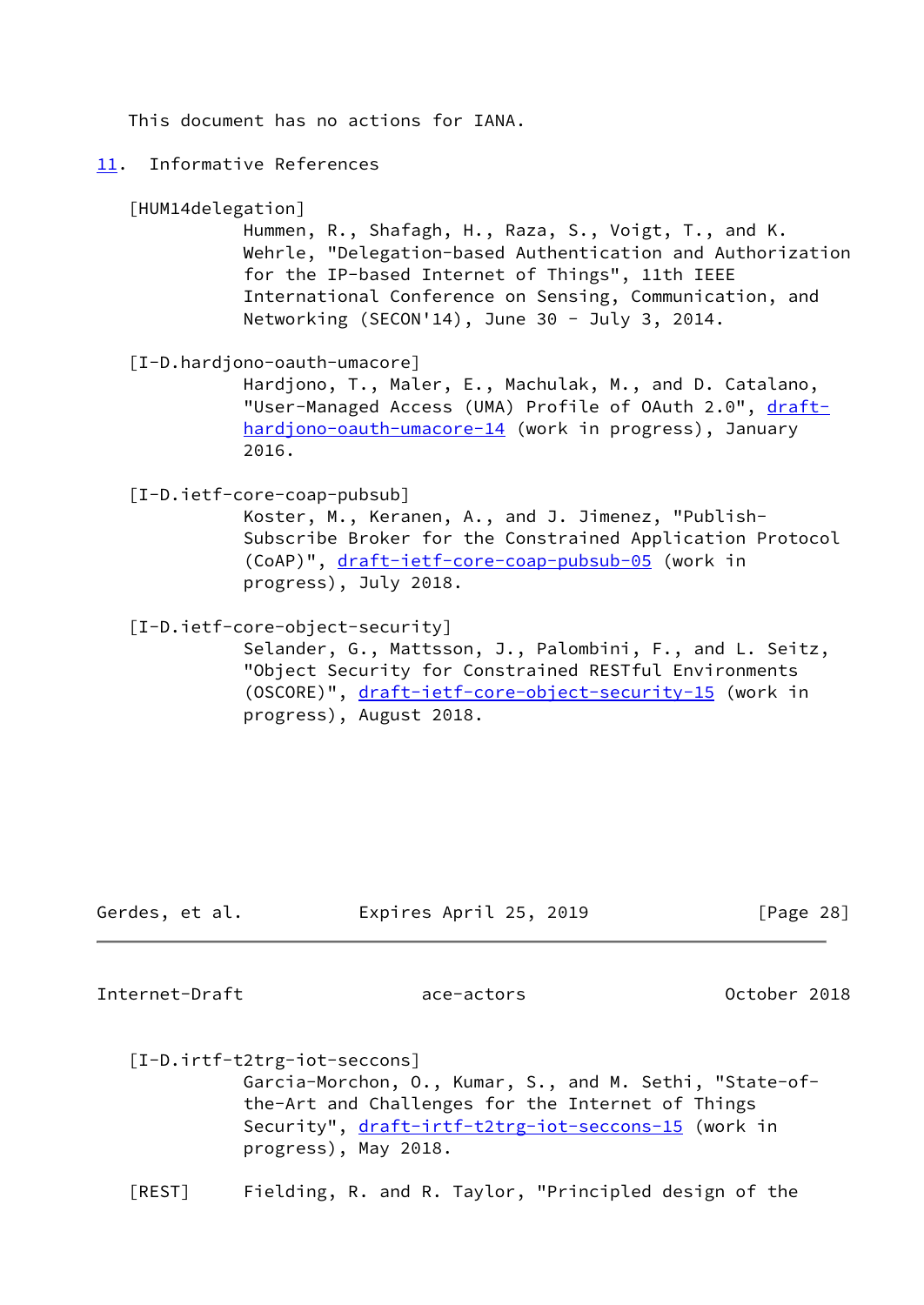modern Web architecture", ACM Trans. Inter. Tech. Vol. 2(2), pp. 115-150, DOI 10.1145/514183.514185, May 2002.

- [RFC4120] Neuman, C., Yu, T., Hartman, S., and K. Raeburn, "The Kerberos Network Authentication Service (V5)", [RFC 4120](https://datatracker.ietf.org/doc/pdf/rfc4120), DOI 10.17487/RFC4120, July 2005, <[https://www.rfc-editor.org/info/rfc4120>](https://www.rfc-editor.org/info/rfc4120).
- [RFC4949] Shirey, R., "Internet Security Glossary, Version 2", FYI 36, [RFC 4949,](https://datatracker.ietf.org/doc/pdf/rfc4949) DOI 10.17487/RFC4949, August 2007, <[https://www.rfc-editor.org/info/rfc4949>](https://www.rfc-editor.org/info/rfc4949).
- [RFC6347] Rescorla, E. and N. Modadugu, "Datagram Transport Layer Security Version 1.2", [RFC 6347](https://datatracker.ietf.org/doc/pdf/rfc6347), DOI 10.17487/RFC6347, January 2012, [<https://www.rfc-editor.org/info/rfc6347](https://www.rfc-editor.org/info/rfc6347)>.
- [RFC6749] Hardt, D., Ed., "The OAuth 2.0 Authorization Framework", [RFC 6749,](https://datatracker.ietf.org/doc/pdf/rfc6749) DOI 10.17487/RFC6749, October 2012, <[https://www.rfc-editor.org/info/rfc6749>](https://www.rfc-editor.org/info/rfc6749).
- [RFC7228] Bormann, C., Ersue, M., and A. Keranen, "Terminology for Constrained-Node Networks", [RFC 7228,](https://datatracker.ietf.org/doc/pdf/rfc7228) DOI 10.17487/RFC7228, May 2014, <[https://www.rfc-editor.org/info/rfc7228>](https://www.rfc-editor.org/info/rfc7228).
- [RFC7230] Fielding, R., Ed. and J. Reschke, Ed., "Hypertext Transfer Protocol (HTTP/1.1): Message Syntax and Routing", [RFC 7230,](https://datatracker.ietf.org/doc/pdf/rfc7230) DOI 10.17487/RFC7230, June 2014, <[https://www.rfc-editor.org/info/rfc7230>](https://www.rfc-editor.org/info/rfc7230).
- [RFC7231] Fielding, R., Ed. and J. Reschke, Ed., "Hypertext Transfer Protocol (HTTP/1.1): Semantics and Content", [RFC 7231](https://datatracker.ietf.org/doc/pdf/rfc7231), DOI 10.17487/RFC7231, June 2014, <[https://www.rfc-editor.org/info/rfc7231>](https://www.rfc-editor.org/info/rfc7231).
- [RFC7252] Shelby, Z., Hartke, K., and C. Bormann, "The Constrained Application Protocol (CoAP)", [RFC 7252](https://datatracker.ietf.org/doc/pdf/rfc7252), DOI 10.17487/RFC7252, June 2014, <[https://www.rfc-editor.org/info/rfc7252>](https://www.rfc-editor.org/info/rfc7252).

| Gerdes, et al. | Expires April 25, 2019 | [Page 29] |
|----------------|------------------------|-----------|
|----------------|------------------------|-----------|

<span id="page-32-0"></span>Internet-Draft ace-actors October 2018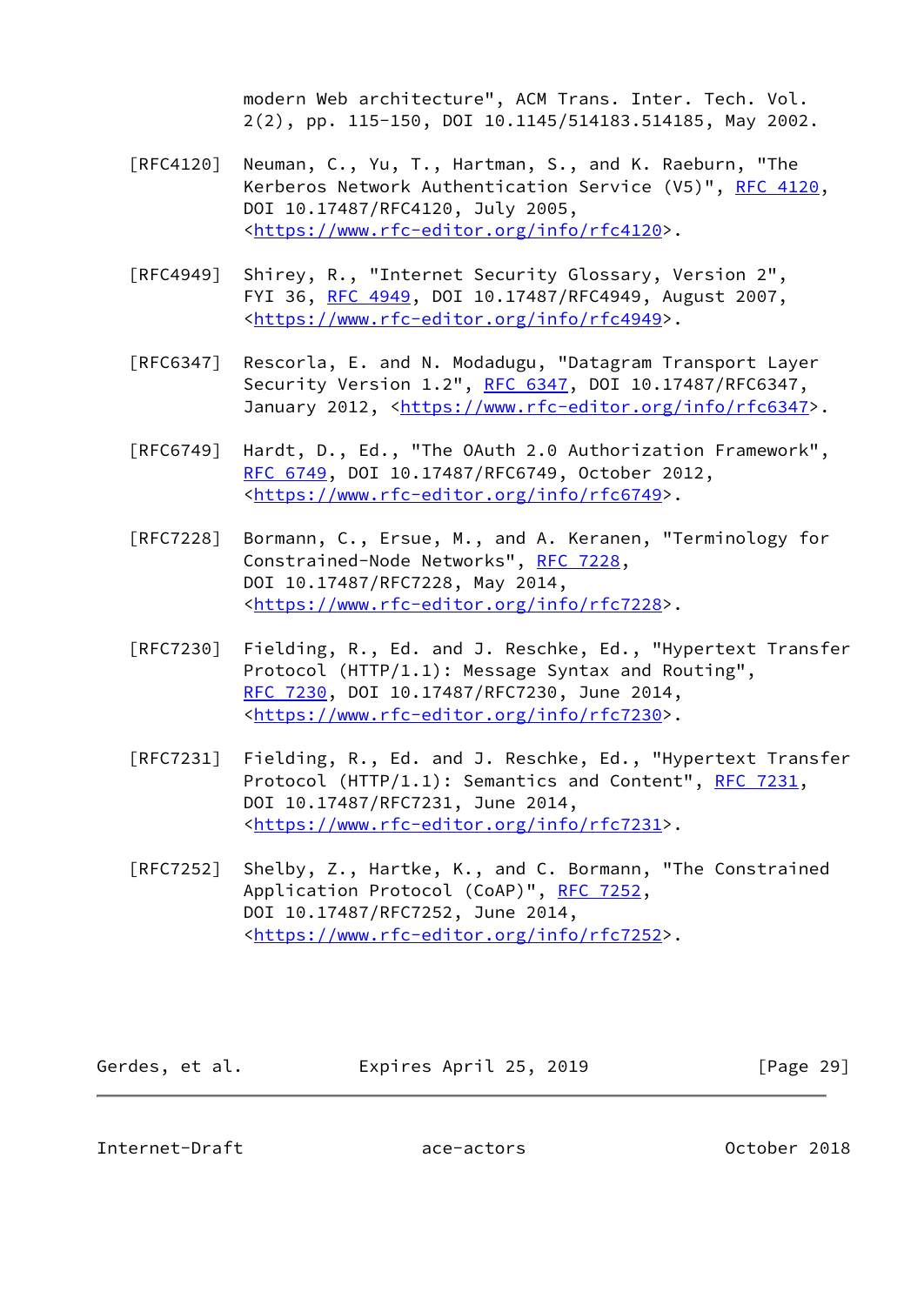- [RFC7744] Seitz, L., Ed., Gerdes, S., Ed., Selander, G., Mani, M., and S. Kumar, "Use Cases for Authentication and Authorization in Constrained Environments", [RFC 7744,](https://datatracker.ietf.org/doc/pdf/rfc7744) DOI 10.17487/RFC7744, January 2016, <[https://www.rfc-editor.org/info/rfc7744>](https://www.rfc-editor.org/info/rfc7744).
- [RFC8246] McManus, P., "HTTP Immutable Responses", [RFC 8246,](https://datatracker.ietf.org/doc/pdf/rfc8246) DOI 10.17487/RFC8246, September 2017, <[https://www.rfc-editor.org/info/rfc8246>](https://www.rfc-editor.org/info/rfc8246).

#### Acknowledgements

 The authors would like to thank Olaf Bergmann, Robert Cragie, Samuel Erdtman, Klaus Hartke, Sandeep Kumar, John Mattson, Corinna Schmitt, Mohit Sethi, Abhinav Somaraju, Hannes Tschofenig, Vlasios Tsiatsis and Erik Wahlstroem for contributing to the discussion, giving helpful input and commenting on previous forms of this draft. The authors would also like to specifically acknowledge input provided by Hummen and others [[HUM14delegation](#page-31-6)]. Robin Wilton provided extensive editorial comments that were the basis for significant improvements of the text.

# Authors' Addresses

 Stefanie Gerdes Universitaet Bremen TZI Postfach 330440 Bremen D-28359 Germany

 Phone: +49-421-218-63906 Email: gerdes@tzi.org

 Ludwig Seitz RISE SICS Scheelevaegen 17 Lund 223 70 Sweden

Email: ludwig.seitz@ri.se

 Goeran Selander Ericsson AB

Email: goran.selander@ericsson.com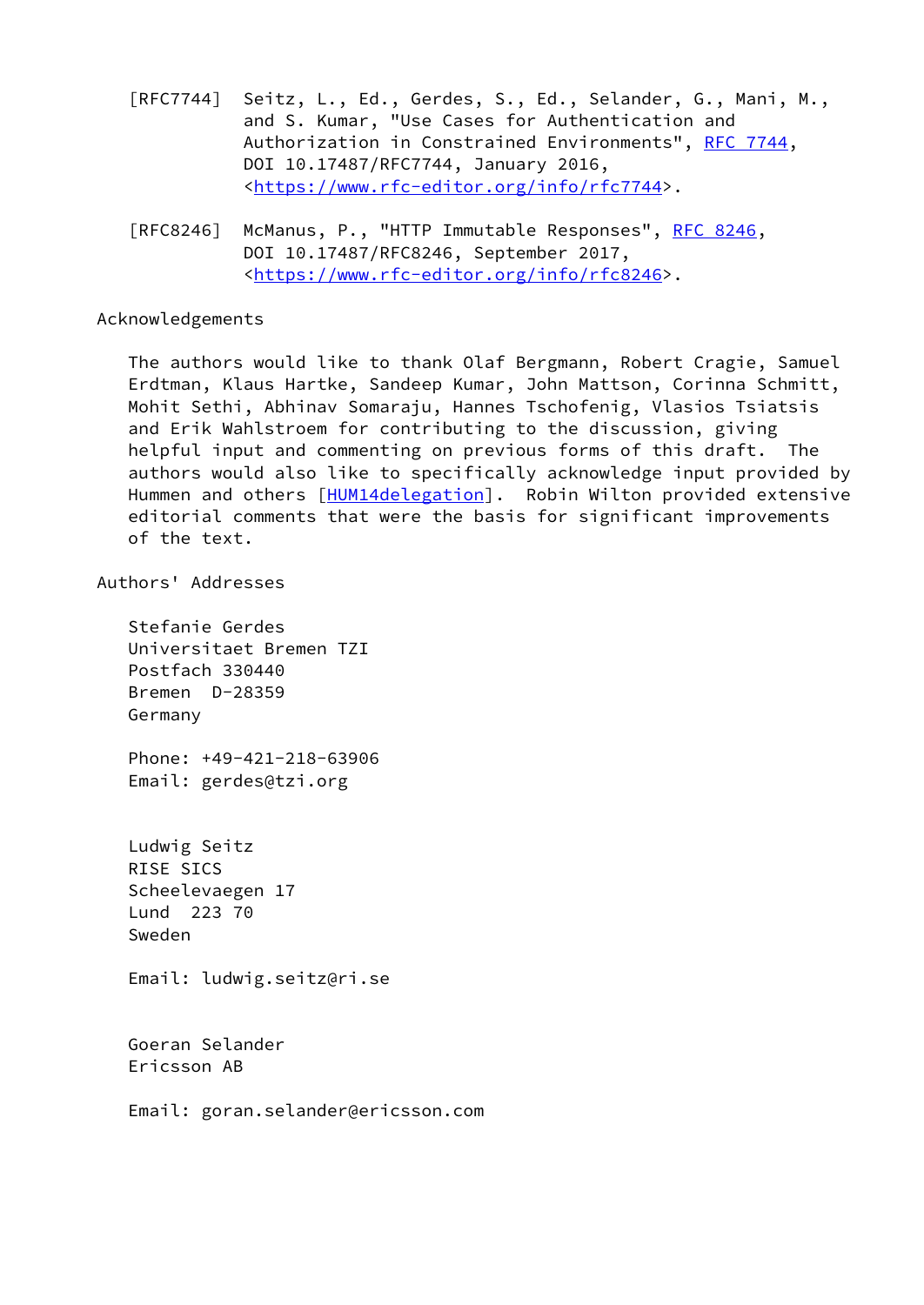Internet-Draft ace-actors October 2018

 Carsten Bormann (editor) Universitaet Bremen TZI Postfach 330440 Bremen D-28359 Germany

 Phone: +49-421-218-63921 Email: cabo@tzi.org